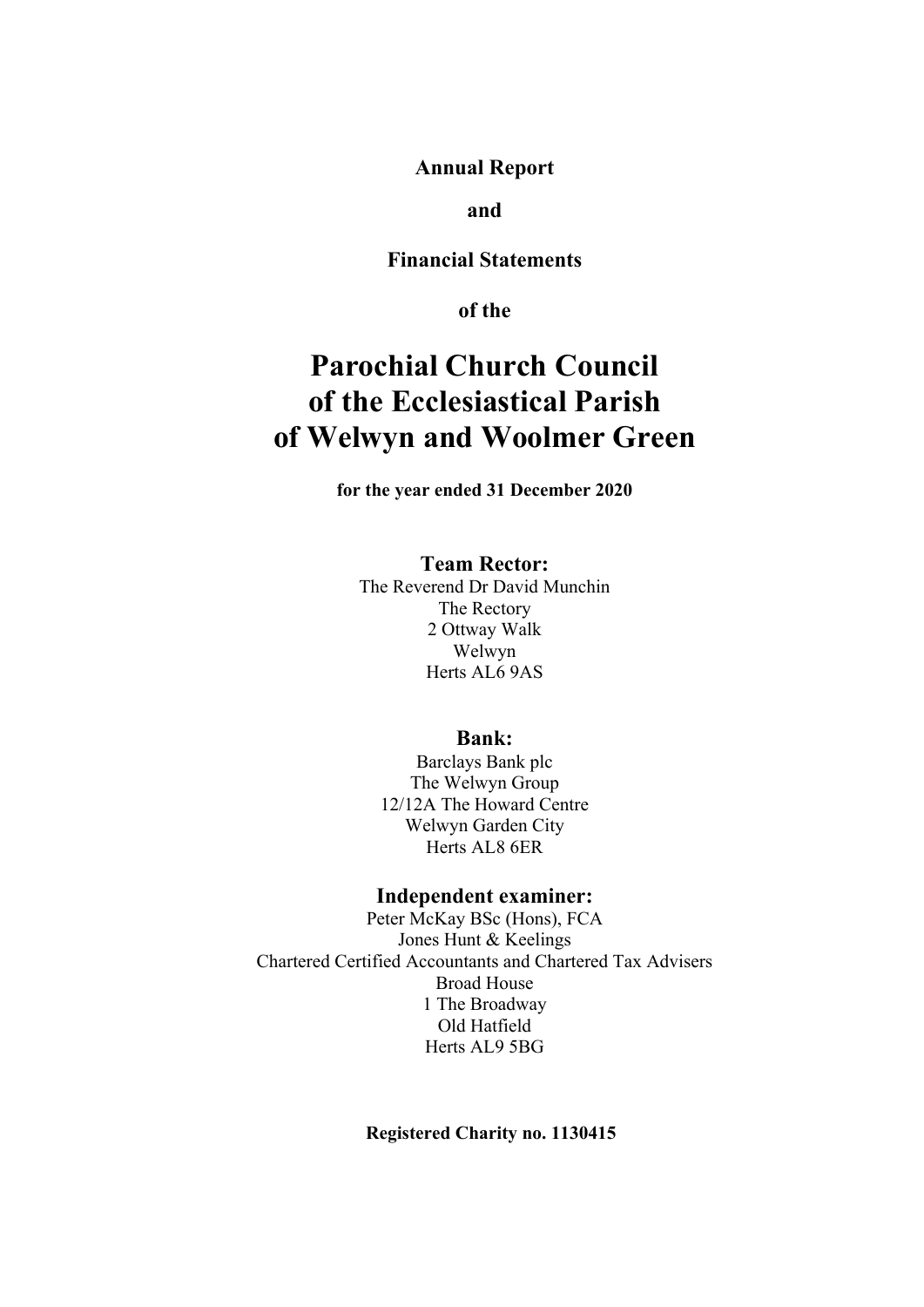## **Annual Report for the year ended 31 December 2020**

### **Aim and purposes**

The PCC of the parish has the responsibility of co-operating with the incumbent, the Rev'd Dr David Munchin, in promoting in the parish the whole mission of the Church, including its pastoral, evangelistic, social and ecumenical vision. It also has the maintenance responsibilities for St Mary the Virgin, Welwyn, St Michael and All Angels, Woolmer Green, St Michael's House and Church House.

### **Objectives and Activities**

The PCC is committed to enabling as many people as possible to worship in our two churches and to become part of our parish community. The PCC maintains an overview of worship throughout the parish and makes suggestions on how our services can involve the many groups that live within our parish. Our services and worship put faith into practice through prayer, scripture, music and sacrament.

When planning our activities for the year, the incumbent and the PCC considered the Commission's guidance on public benefit and, in particular, the specific guidance for charities on the advancement of religion. Primarily, we try to enable ordinary people to live out their faith as part of our parish community through:

- Worship and prayer; learning about the Gospel; and developing their knowledge and trust in Jesus.
- Provision of pastoral care for people living in the parish.

To facilitate this work, it is important that we maintain the fabric of our two churches, St Michael's House and Church House.

#### **Response to the Global Pandemic**

The COVID19 pandemic and its associated restrictions have had a major impact on parish and church life. From late March until 6 July 2020, the church was closed to communal worship, though we live-streamed services throughout that period, and continue to do so. From 6 July until 27 December 2020, we were able to keep up our normal rota of services, though with safety restrictions in place and much-reduced congregations.

During all this time and continuing into 2021, services have been live-streamed on the internet so those shielding or otherwise preferring to stay at home have been, in a limited way, able to join in with the worship. Due to a sharp 'second wave' of infections, we again (this time voluntarily and not because of government legislation) closed our churches to communal worship from 27 December, and this remains the situation. However, with infection rates falling and a successful vaccination programme being implemented, we are hoping to open again in the fairly near future. Live-streaming will continue until all restrictions are lifted.

For all but a few weeks at the start of the pandemic, the churches have been open every day for private prayer. Funeral services have continued, though baptisms and weddings have, for the most part, been postponed.

As well as services, every other aspect of church life has been impacted. Where possible, we have kept up activities on line, but very often there has been no option but to suspend those activities that depend on meeting in person.

#### **Plans for the future**

Although there was a Mission Action Plan in place prior to COVID19, this has been superseded by the need to recover from the effects of the pandemic. The impact on the life of the whole nation, its economic repercussions and its effect on our social and working lives cannot be overestimated. The church, like everybody, will have to think hard about how it rebuilds and renews once the restrictions are lifted. It should be said that we are in a better position than most – many institutions and businesses, sadly, have not survived but the challenges are still serious.

At this point, one thing which we are doing is installing better equipment to livestream our services from St Mary's, Welwyn. The cost of this will be around £7,000 and we raised the money in 48-hours with a special appeal. We are very grateful to those who have contributed to this project. The installation is set for 24 May 2021.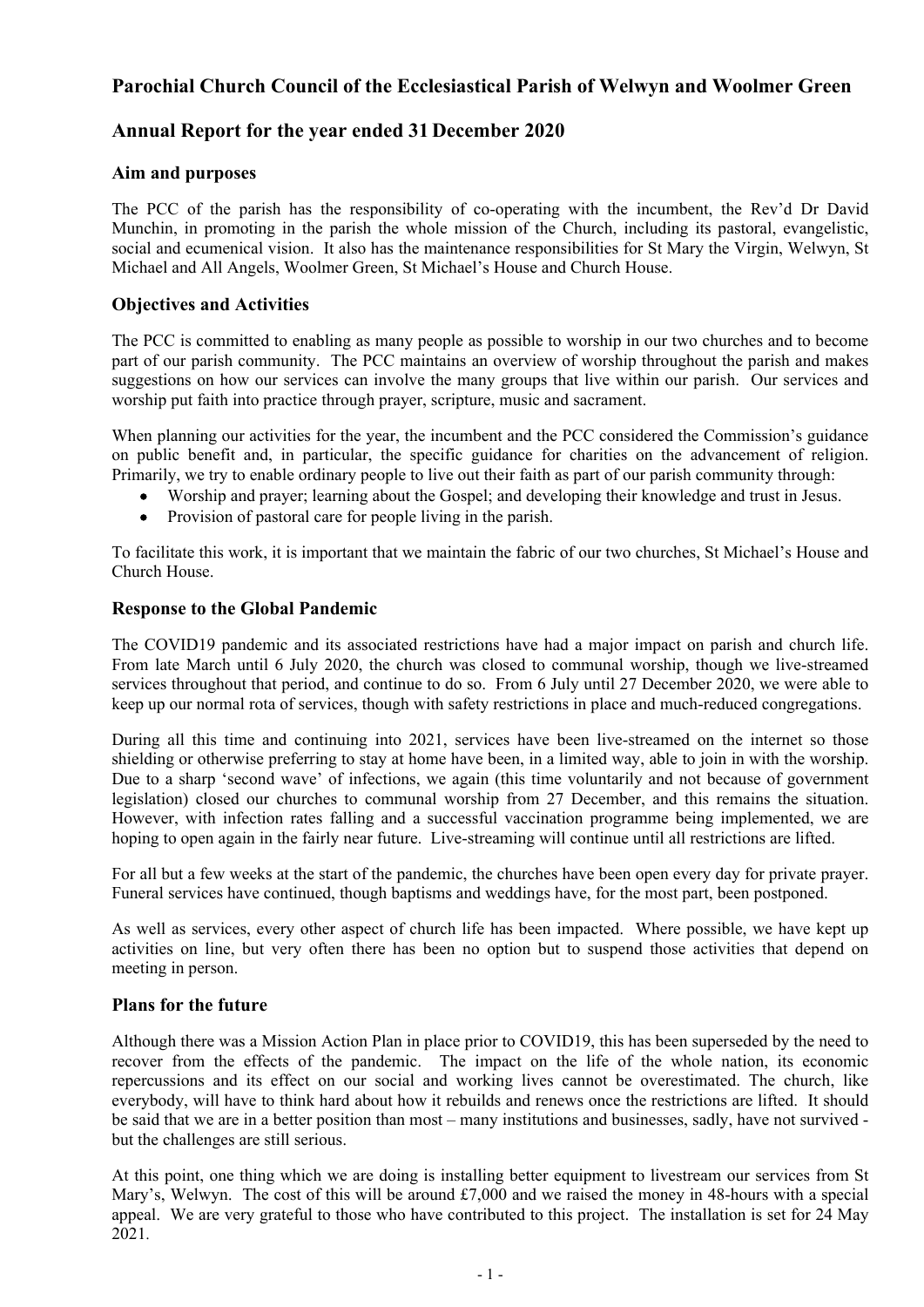## **Annual Report for the year ended 31 December 2020 (continued)**

#### **Achievements and Performance**

The restrictions of COVID19 severely curtailed our church activities, though some of these were made available online. Between late March and 6 July 2020, the churches were effectively closed for everything apart from private prayer. From 6 July, we opened again and carried out our full rota of services until the end of the year, when another lockdown meant that they were again suspended. During September and October 2020, some of the church groups mentioned below were able to meet in a socially-distanced manner. However, the restrictions then again prevented this and they remained suspended until the end of the year and beyond.

#### *Worship and Prayer*

All are welcome to attend our regular services. At present, there are 255 parishioners on the Church Electoral Roll. The effects of COVID19 mean that it is not possible to calculate in any helpful way average Sunday attendance.

The PCC is keen to offer a range of services during the week that our community finds both beneficial and spiritually fulfilling. Quiet spoken Eucharist services are held on weekdays and on Sunday mornings. Sung Eucharist services are held every Sunday morning and on major festivals. Evensong services are held in St Mary's on the second, fourth and fifth Sundays of each month, with this generally being choral on the second Sunday. Services especially aimed at families and young children are held on a regular basis, usually in the more informal setting of Church House, such as the monthly 40-minute pram service. Monthly services are held at various care homes and day centres for the elderly throughout the parish.

Special preparation classes are run for those who wish to get married in the churches and for those wishing to have their children baptised. Baptisms take place during normal Sunday morning services, enabling families to be welcomed by the church community. This is usually on the third Sunday of the month.

We have a notable choral tradition, which enhances worship.

#### *Pastoral Care*

There is a trained team within the congregation to provide Baptism preparation and a team to welcome newcomers and visitors. Pastoral care is largely provided by the clergy, and informally by members of the congregation on an ad hoc basis.

A Memorial service is held annually in November at St Mary's for those who have been bereaved during past years. This is followed by refreshments and a time for fellowship and support.

#### *Mission and Outreach*

The PCC has a policy of making donations to local, national and international charities, mostly through the fundraising work of church members, equivalent to at least 15% of the annual voluntary donations received by St Mary's. This target was not met this year, as fundraising events and special collections during services could not take place due to COVID19 restrictions. The PCC therefore decided to top up donations to the 15% figure out of church funds to charities that would normally have benefitted from our donations, amounting to £5,200.

Each year the parish produces 10 issues of the Welwyn Magazine, which contains both church and local information. It is sold widely throughout the parish. For part of the year when it wasn't possible to print or distribute the magazine, it was available electronically via the parish's website at www.welwyn.org.uk.

The Welwyn Community Café, set up in November 2009 in conjunction with the Welwyn Parish Action Plan Group and in line with the Welwyn Parish Plan, has continued to be successful. The café runs most Tuesday mornings, from 9:30am until noon, in Church House. Church House also provides a venue for other community groups, such as a twice-weekly sewing and knitting group, a bridge club and a monthly community lunch.

There are many opportunities for Bible Study and other forms of Christian education; the website and the weekly pew bulletin give extensive details of these.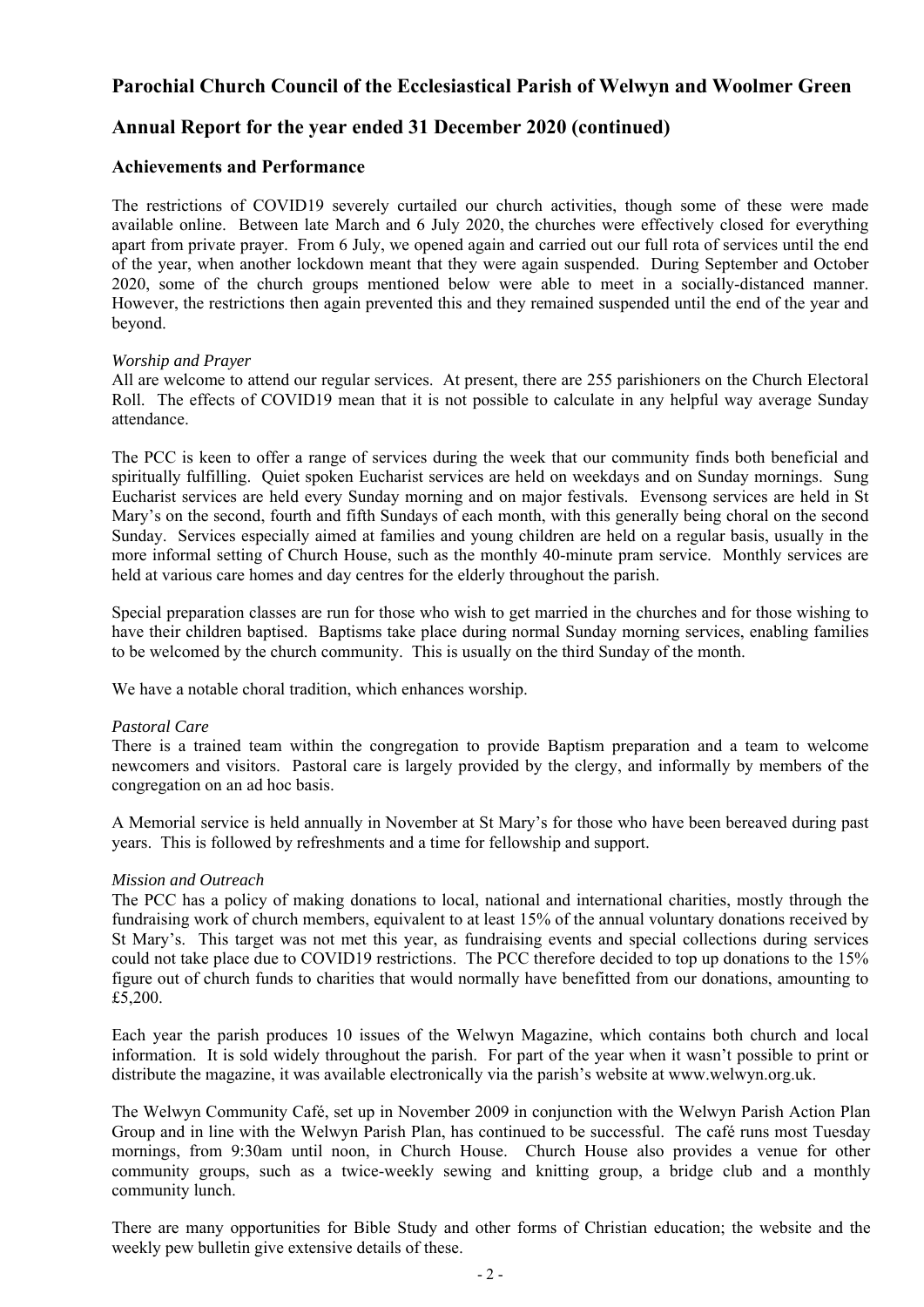## **Annual Report for the year ended 31 December 2020 (continued)**

### **Achievements and Performance (continued)**

We usually take a key role as participant and venue in Welwyn Week, which unfortunately had to be cancelled in 2020. In addition, the parish runs a walking group, two book groups, a theatre group, Ladies' Luncheons and Men's Breakfasts events, which are open to church and non-church members. These activities took place when restrictions permitted, and some moved to online platforms during lockdown periods. The church normally produces a pantomime each year, but this was not possible in 2020. Further details of activities and up to date information can be found on our marvellous website.

### **Financial Review**

This was an exceptional year due to the global pandemic. However, the church's finances held up well; there was a surplus on Unrestricted Funds of £29,434 (2019: £13,833), thanks largely to legacies of £37,000 and a generous one-off donation of £15,000. The surplus on Restricted Funds was £5,349 (2019: £10,968). During the year, £11,178 was spent from Restricted Funds on capital items. In addition, there was a small gain, of £319, in the value of the shares held in the CBF Church of England Investment Fund; in 2019, the comparative figure was a loss of £49,270, being a reduction of £50,000 in the market value of St Michael's House and a gain of £730 in the CBF Church of England Investment Fund.

We received £207,753 (2019: £205,267) from donations and legacies, a small increase on the previous year. Open-plate collections in services, which are included in donations and legacies, were substantially lower than last year, because of the length of time that services were suspended, and amounted to £1,981 (2019: £10,247). However, this was compensated by online donations of £8,835 via the church's Virgin Money Giving page, and donations given directly to the Rector, for which we are extremely grateful. As a result of COVID19 restrictions, most of the other activities normally held in person were suspended or moved online, with a resulting drop in income. Our charitable activities, which include fees from weddings and funerals, raised £8,046 (2019: £23,292), and other trading activities raised £19,378 (2019: £25,770).

Overall, our total income was £238,590 (2019: £255,627), approximately £17,000 less than last year, and our total expenditure was £203,807 (2019: £230,826), approximately £27,000 less than last year. Expenditure was lower due to a number of factors, including reduced church and office running expenses, upkeep of services and costs incurred on our charitable activities.

We anticipate large outgoings in 2021 on two projects: the replacement boiler and overhaul of the ground source heat pumps, which will be paid for from the restricted fund - St Mary's restoration fund - and the major refurbishment of St. Michael's House that is used as the curate's home. While a new curate is being sought, the property is to be let and it is hoped the rental income will go towards the refurbishment costs.

#### **Reserves policy**

The PCC's Reserves policy is to hold sufficient funds to cover at least four months' operating expenses, which they believe will provide stability for the charity; therefore they are satisfied with its overall result for the year.

Reserves are that part of unrestricted funds that is freely available to spend on any of its purposes. On this basis, Reserves were £151,000 (2019: £109,000) at the year-end, thereby meeting the Reserves policy. This figure is arrived at by deducting restricted funds of £52,000 (2019: £57,000), and designated reserves of £705,000 (2019: £707,000) (detailed in note 7 to the accounts), from the PCC's total funds of £908,000 (2019: £873,000). Reserves are held in cash.

#### **Risk Assessment Policy**

The PCC are actively involved in the day-to-day running of the charity. They have assessed the major risks to which the charity is exposed and have satisfied themselves that systems have been established, or that other appropriate measures have been taken, to mitigate those risks, insofar as is reasonably practicable, but it is recognised that systems cannot give absolute assurance that risks have been eliminated. Training of trustees and volunteers has been provided to mitigate the safeguarding risks associated with young people. Matters associated with financial losses arising from a declining congregation have been identified as a risk too. The PCC continue to keep these risks under review, including consideration of any other major risks that might be present from time to time.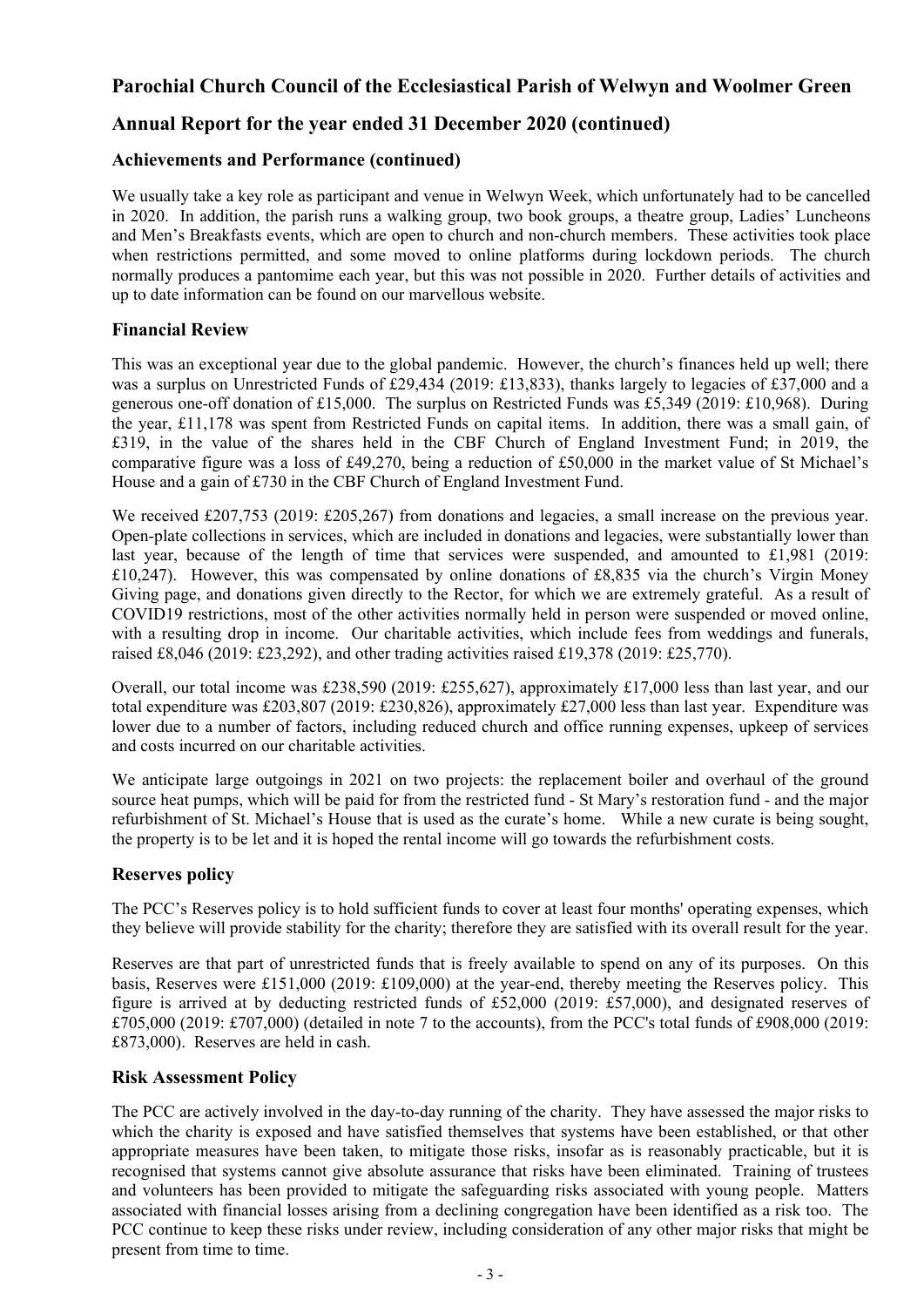## **Annual Report for the year ended 31 December 2020 (continued)**

### **Volunteers**

The PCC appreciates and thanks all the volunteers, at both St Mary's and St Michael's, who give their time and effort so willingly.

#### **Structure, governance and management**

Members of the PCC are either ex-officio or elected at the Annual Parochial Church Meeting in accordance with the Church Representation Rules. The PCC members are responsible for making decisions on all matters of general concern and importance to the parish, including deciding on how the funds of the PCC are to be spent. Given its wide responsibilities, the PCC operates through a number of action groups and committees, most of which meet on a regular basis.

#### *Standing Committee:*

This is the only committee required by law. It has power to transact the business of the PCC between its meetings, subject to any directions given by the Council.

#### *Fabric Action Group:*

Deals with the maintenance, repair and development of the church buildings, St Michael's House and Church House.

#### *Giving Action Group:*

Deals with the allocation of donations to chosen charities, both at home and abroad, and is responsible for encouraging parishioners to commit to regular giving, both of time and money, to ensure the well-being of the church and its functions.

#### *Church House Management Action Group:*

Responsible for the management, maintenance and usage of Church House.

#### *St Michael's Meeting:*

Acts like an Action Group and deals with all matters relevant to St Michael's Church.

 As the PCC has ultimate responsibility for a wide range of matters affecting the parish, it is important that the PCC adopts appropriate training procedures. Training courses arranged by the diocese are attended by a PCC representative who reports back to the PCC as a body, with any relevant reading matter being distributed.

#### **Administrative information**

The PCC is a body corporate (PCC Powers Measure 1956, Church Representation Rules 2006). The Charities Act 2006 removed 'excepted status' from charities with incomes over £100,000 and therefore, during 2010, the PCC was required to register as a charity with the Charity Commission; its registration number is 1130415. The PCC's administrative office is located at St Mary's Church, Church Street, Welwyn, AL6 9LX.

During 2020, the following served as members of the PCC:

| Incumbent: | Rev'd Dr David Munchin                                                 | Chairman                |
|------------|------------------------------------------------------------------------|-------------------------|
| Clergy:    | Rev'd Dominic Holroyd-Thomas                                           | Resigned 6 October 2020 |
| Readers:   | Mr Colin Hull (Deanery Synod Rep.)<br>Mrs Usha Hull<br>Mr John Burnapp |                         |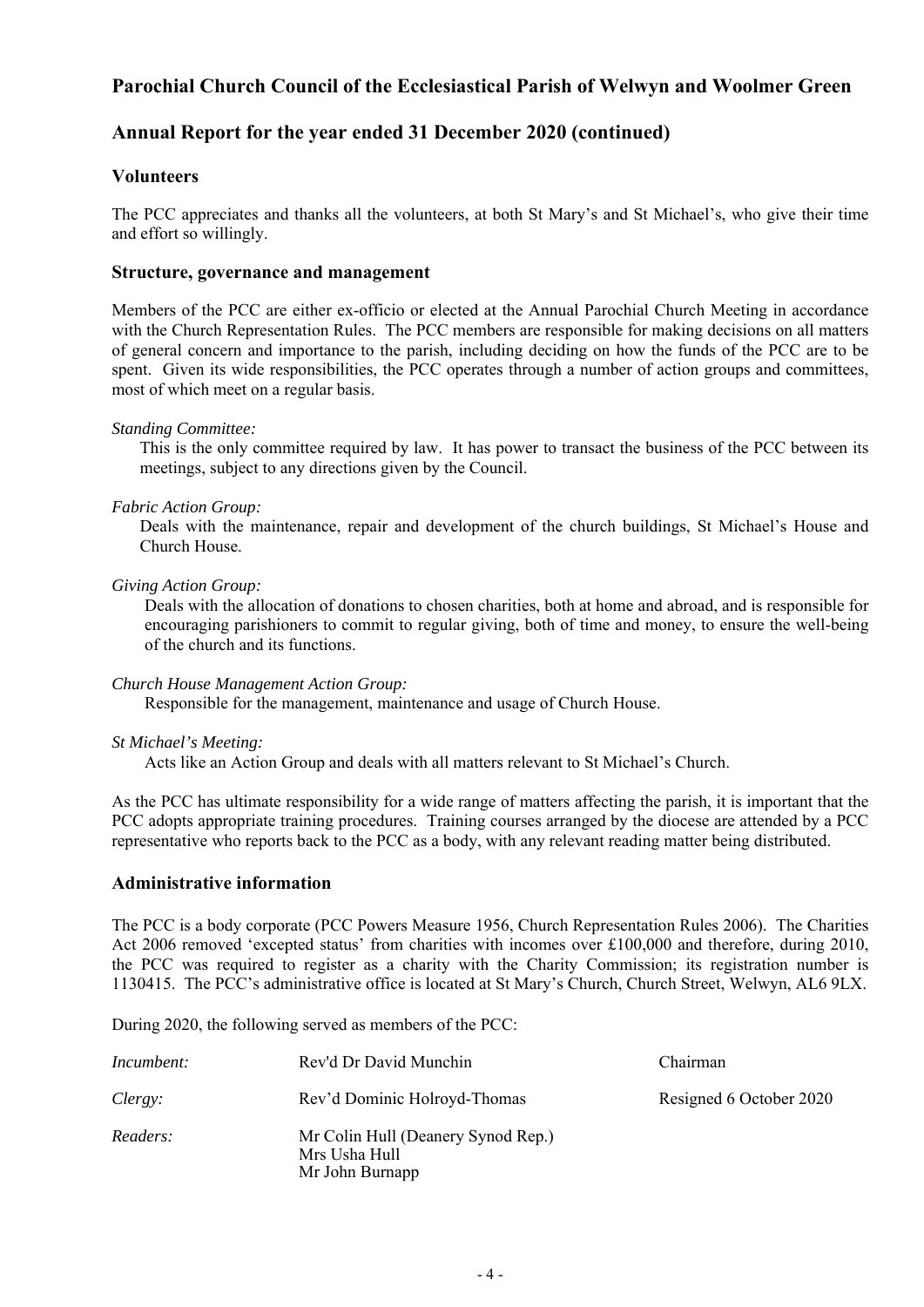## **Annual Report for the year ended 31 December 2020 (continued)**

## **Administrative information (continued)**

| Church Wardens:         | Mr Stuart Westley<br>Mrs Diane Jenkin<br>Mrs Susan Keach (at St Michael's)                                                                                                                                                                                                                                                                                                                                |                                                                                                                                                                        |
|-------------------------|-----------------------------------------------------------------------------------------------------------------------------------------------------------------------------------------------------------------------------------------------------------------------------------------------------------------------------------------------------------------------------------------------------------|------------------------------------------------------------------------------------------------------------------------------------------------------------------------|
| Deanery Synod Reps.:    | Ms Kathryn Alford<br>Mrs Vernonne Allan<br>Mrs Shoena Eggington (at St Michael's)                                                                                                                                                                                                                                                                                                                         | Resigned 28 June 2020                                                                                                                                                  |
| <b>Elected Members:</b> | Mr Donald Bell (Treasurer until November 2020)<br>Mrs Jacqueline Davis<br>Mrs Joan Shelley<br>Mr Geoffrey Cummings<br>Mrs Gina Beck<br>Mrs Gloria Jean Perriman<br>Mr Emmanuel Emmanuel-Odiachi<br>Mr Stuart Jenkin<br>Mrs Margaret Varco (Treasurer from November 2020)<br>Mr Daniel Holroyd-Thomas (Secretary until Oct 2020)<br>Mrs Wendy Lawrence<br>Mrs Su Blanch<br>Mrs Jane Carr<br>Mr Stuart Carr | Appointed 14 Oct 2020<br>Appointed 14 Oct 2020<br>Resigned 14 Oct 2020<br>Resigned 14 Oct 2020<br>Resigned 14 Oct 2020<br>Resigned 14 Oct 2020<br>Resigned 14 Oct 2020 |
| Secretary:              | Mrs Louise Hughes                                                                                                                                                                                                                                                                                                                                                                                         | Appointed 14 Oct 2020                                                                                                                                                  |

Signed on behalf of the PCC by

The Rev'd Dr David Munchin (Chairman) 27 March 2021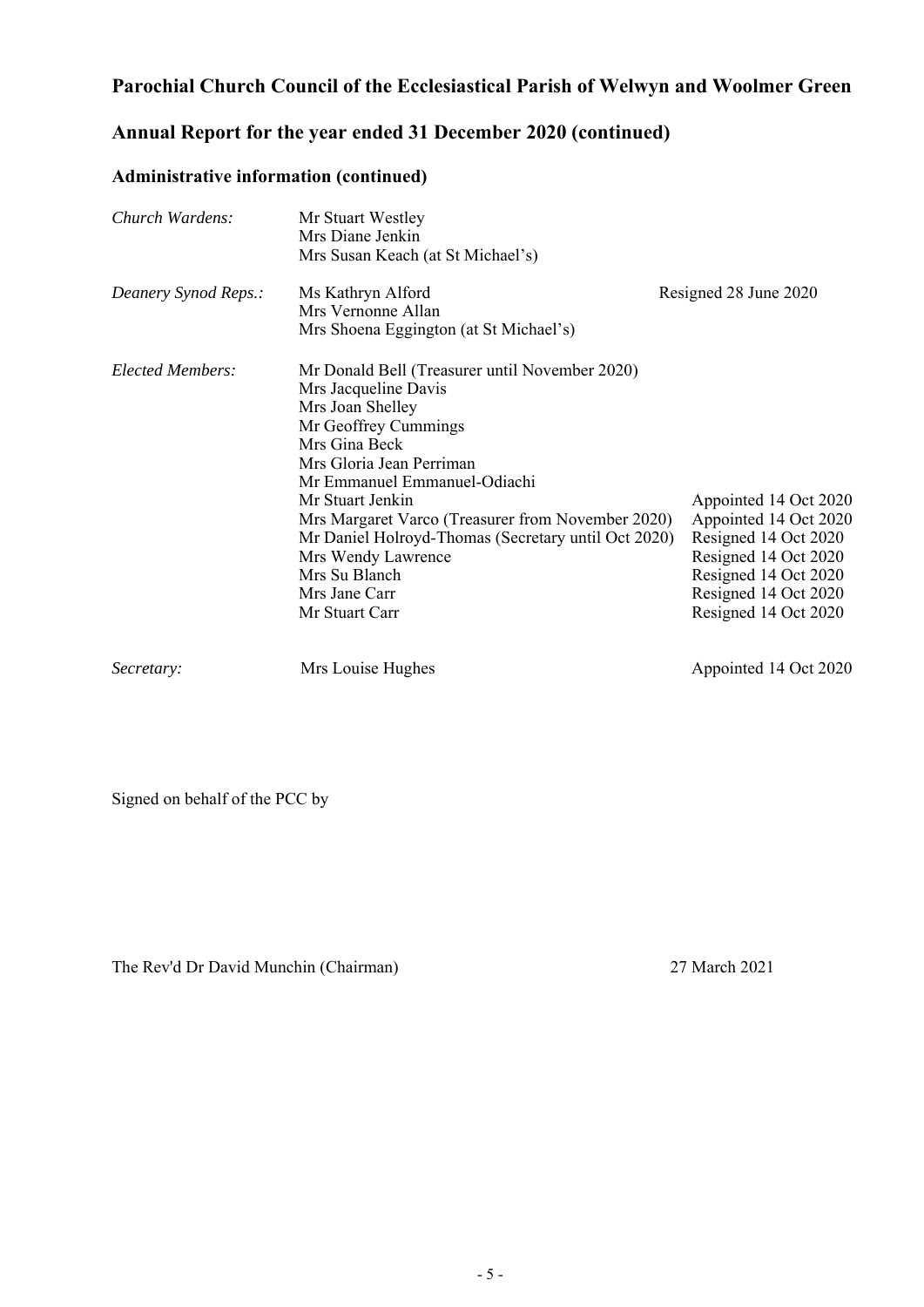## **Independent Examiner's Report to the members/trustees of the Parochial Church Council of the Ecclesiastical Parish of Welwyn and Woolmer Green**

I report to the charity's trustees on my examination of the accounts of the PCC for the year ended 31 December 2020.

#### *Responsibilities and basis of report*

As the charity's trustees, you are responsible for the preparation of the accounts in accordance with the requirements of the Charities Act 2011 ('the 2011 Act').

I report in respect of my examination of the Trust's accounts as carried out under section 145 of the 2011 Act. In carrying out my examination I have followed the Directions given by the Charity Commission under section  $145(5)(b)$  of the 2011 Act.

#### *Independent Examiner's statement*

I have completed my examination. I confirm that no matters have come to my attention in connection with the examination giving me cause to believe:

- 1. accounting records were not kept in respect of the Trust, as required by section 130 of the 2011 Act; or
- 2. the accounts do not accord with those records; or
- 3. the accounts do not comply with the applicable requirements concerning the form and content of accounts set out in the Charities (Accounts and Reports) Regulations 2008, other than any requirement that the accounts give a 'true and fair' view which is not a matter considered as part of an independent examination; or
- 4. the accounts have not been prepared in accordance with the Charities SORP (FRS 102).

I have no concerns and have come across no other matters in connection with the examination to which attention should be drawn in this report in order to enable a proper understanding of the accounts to be reached.

Peter McKay BSc (Hons), FCA Jones Hunt & Keelings Chartered Certified Accountants and Chartered Tax Advisers Broad House 1 The Broadway Old Hatfield Herts AL9 5BG

27 March 2021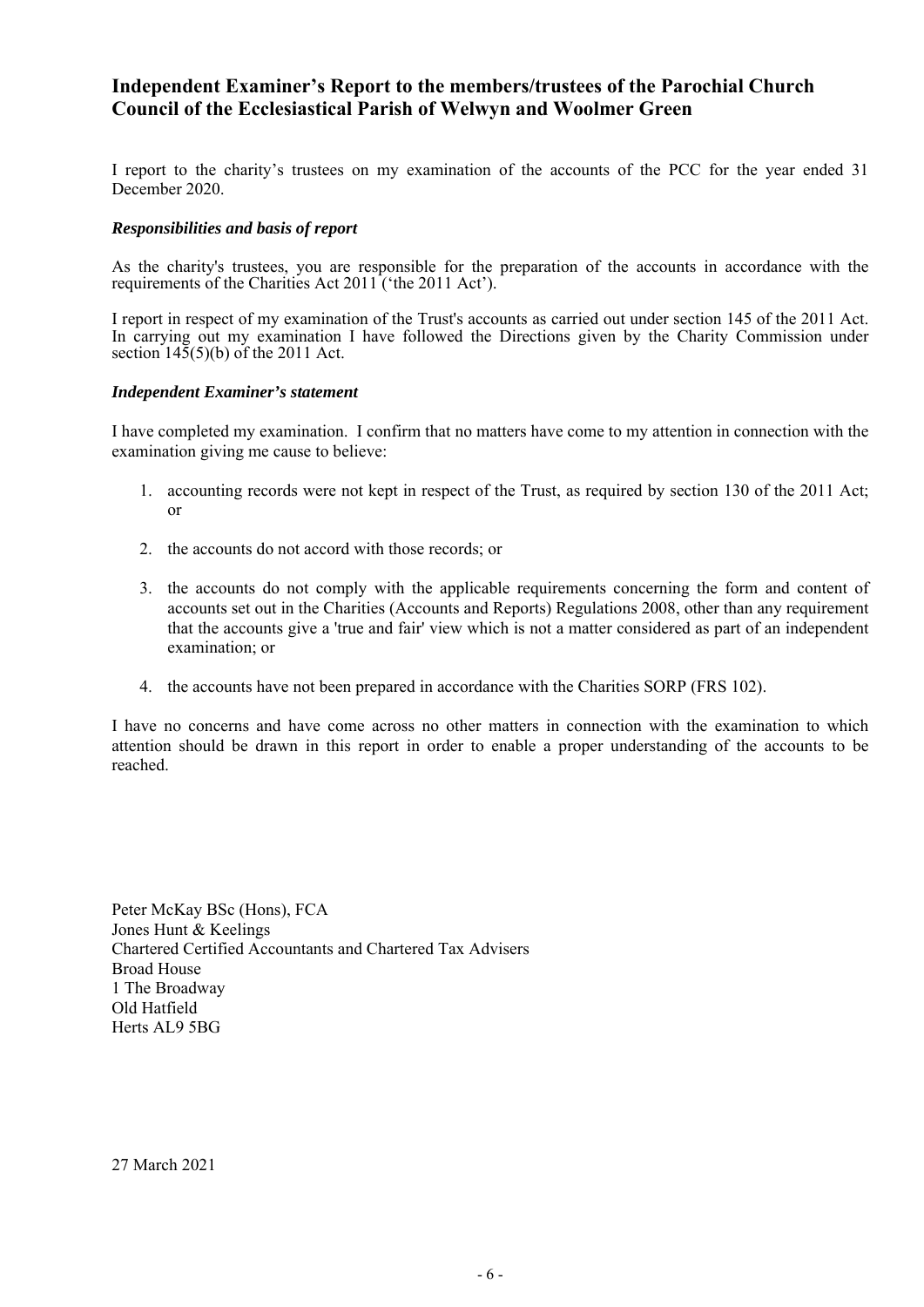## **Statement of Financial Activities**

## **For the year ended 31 December 2020**

|                                                                 | <b>Note</b>    | <b>Unrestricted</b><br><b>Funds</b><br>£ | <b>Restricted</b><br><b>Funds</b><br>£ | <b>Endowment</b><br><b>Funds</b><br>£ | <b>TOTAL FUNDS</b><br>2020<br>£ | 2019<br>£ |
|-----------------------------------------------------------------|----------------|------------------------------------------|----------------------------------------|---------------------------------------|---------------------------------|-----------|
| <b>INCOME AND ENDOWMENTS FROM:</b>                              |                |                                          |                                        |                                       |                                 |           |
| Donations and legacies                                          | 2a             | 202,374                                  | 5,379                                  |                                       | 207,753                         | 205,267   |
| Charitable activities                                           | 2 <sub>b</sub> | 8,046                                    |                                        |                                       | 8,046                           | 23,292    |
| Other trading activities                                        | 2c             | 19,378                                   |                                        |                                       | 19,378                          | 25,770    |
| Investments                                                     | 2d             | 400                                      |                                        | 139                                   | 539                             | 1,298     |
| Government grant                                                | 2e             | 2,874                                    |                                        |                                       | 2,874                           |           |
| <b>TOTAL</b>                                                    |                | 233,072                                  | 5,379                                  | 139                                   | 238,590                         | 255,627   |
| <b>EXPENDITURE ON:</b>                                          |                |                                          |                                        |                                       |                                 |           |
| Raising funds                                                   | 3a             | 29                                       |                                        |                                       | 29                              | 1,008     |
| Charitable activities                                           | 3 <sub>b</sub> | 202,109                                  | 30                                     | 139                                   | 202,278                         | 227,818   |
| Other                                                           | 3c             | 1,500                                    |                                        |                                       | 1,500                           | 2,000     |
| <b>TOTAL</b>                                                    |                | 203,638                                  | 30                                     | 139                                   | 203,807                         | 230,826   |
| <b>NET INCOME</b>                                               |                | 29,434                                   | 5,349                                  |                                       | 34,783                          | 24,801    |
| <b>TRANSFER BETWEEN FUNDS</b>                                   |                | 11,178                                   | (11, 178)                              |                                       |                                 |           |
| OTHER RECOGNISED GAINS AND LOSSES:<br>Gain on investment assets |                |                                          |                                        | 319                                   | 319                             | (49,270)  |
| <b>NET MOVEMENT IN FUNDS</b>                                    |                | 40,612                                   | (5,829)                                | 319                                   | 35,102                          | (24, 469) |
| <b>RECONCILIATION OF FUNDS:</b>                                 |                |                                          |                                        |                                       |                                 |           |
| TOTAL FUNDS BROUGHT FORWARD                                     |                | 815,755                                  | 52,312                                 | 4,629                                 | 872,696                         | 897,165   |
| <b>TOTAL FUNDS CARRIED FORWARD</b>                              |                | 856,367                                  | 46,483                                 | 4,948                                 | 907,798                         | 872,696   |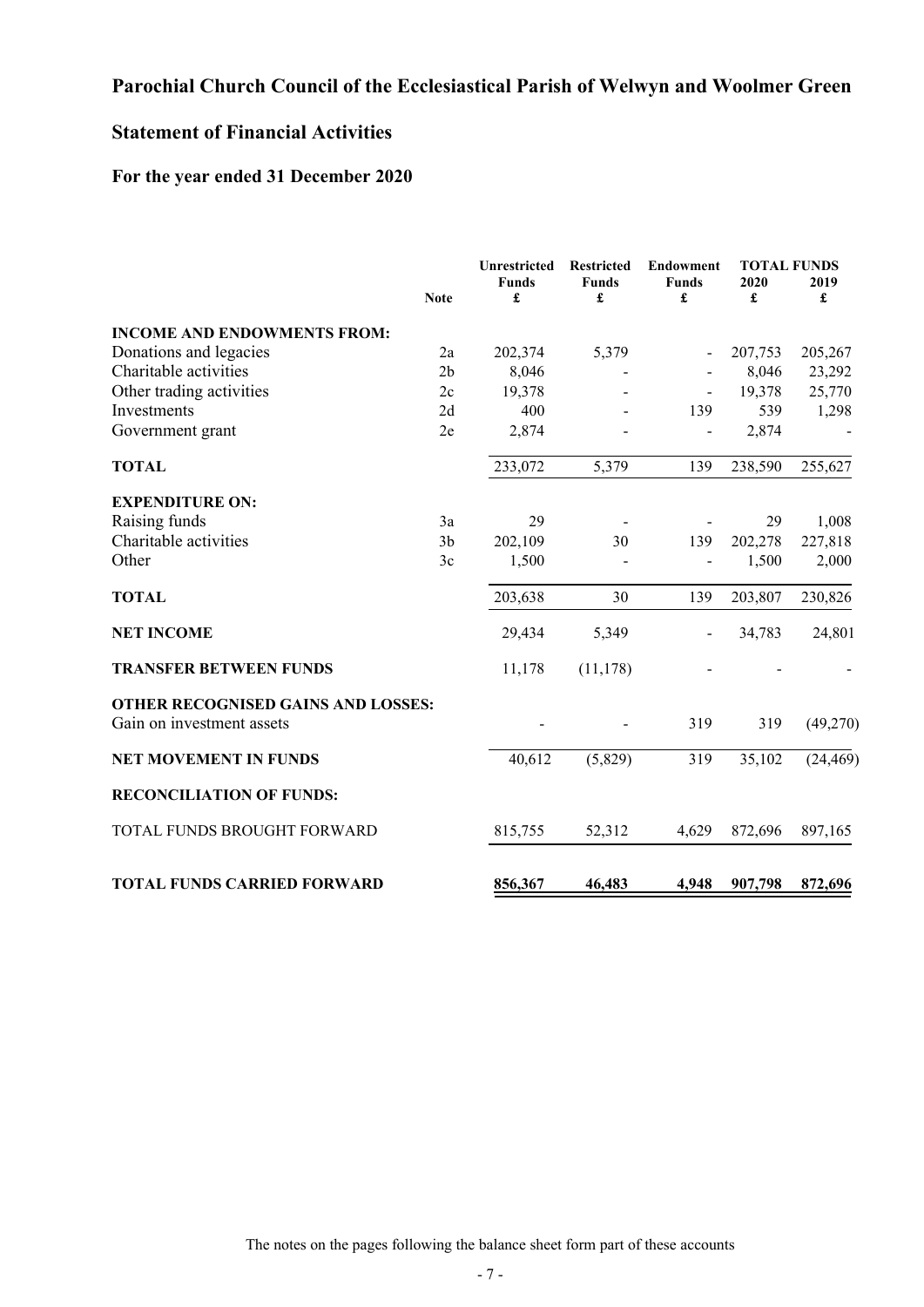## **Balance Sheet at 31 December 2020**

|                                     | <b>Note</b> | 2020<br>£ | 2019<br>£ |
|-------------------------------------|-------------|-----------|-----------|
| <b>FIXED ASSETS</b>                 |             |           |           |
| Tangible fixed assets               | 6a          | 663,412   | 656,974   |
| Investment assets                   | 6b          | 4,948     | 4,629     |
|                                     |             | 668,360   | 661,603   |
| <b>CURRENT ASSETS</b>               |             |           |           |
| Stock                               |             | 1,336     | 887       |
| Debtors                             | 8           | 10,260    | 24,174    |
| Short term deposits                 |             | 29,000    | 35,988    |
| Cash at bank and in hand            |             | 211,078   | 162,972   |
|                                     |             | 251,674   | 224,021   |
| <b>LIABILITIES: AMOUNTS FALLING</b> |             |           |           |
| DUE WITHIN ONE YEAR                 | 9           | (12, 236) | (12, 928) |
| NET CURRENT ASSETS                  |             | 239,438   | 211,093   |
| <b>TOTAL NET ASSETS</b>             |             | 907,798   | 872,696   |
| <b>FUNDS OF THE CHARITY</b>         | 7           |           |           |
| Endowment                           |             | 4,948     | 4,629     |
| Other restricted funds              |             | 46,483    | 52,312    |
| Total restricted funds              |             | 51,431    | 56,941    |
| Designated funds                    |             |           |           |
| - Fixed assets revaluation reserve  |             | 625,000   | 625,000   |
| - Other reserves                    |             | 79,774    | 82,376    |
| Total designated funds              |             | 704,774   | 707,376   |
| Unrestricted funds                  |             | 151,593   | 108,379   |
| <b>TOTAL CHARITY FUNDS</b>          |             | 907,798   | 872,696   |

Approved by the Parochial Church Council on 27 March 2021 and signed on its behalf by:

The Rev'd Dr David Munchin (Chairman)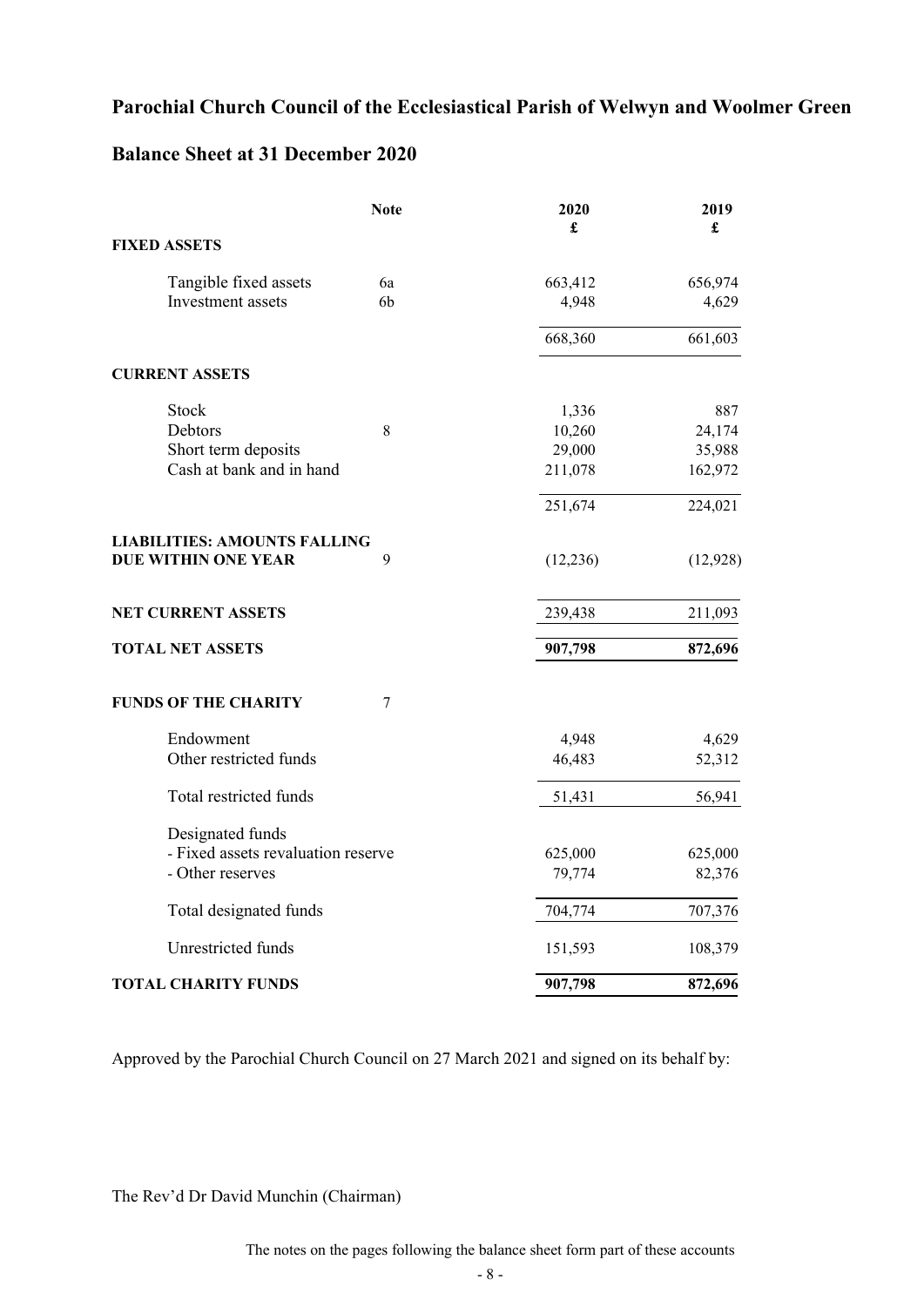## **Notes to the Financial Statements**

### **For the year ended 31 December 2020**

### **1 ACCOUNTING POLICIES**

The financial statements have been prepared under the Charities Act 2011 and in accordance with the Church Accounting Regulations 2006 governing the individual accounts of PCCs, together with Accounting and Reporting by Charities: Statement of Recommended Practice applicable to charities preparing their accounts in accordance with the Financial Reporting Standard applicable in the UK and Republic of Ireland (FRS 102) (effective 1 January 2019) ('the SORP'). The PCC is a public benefit entity within the meaning of the Charities SORP.

The financial statements have been prepared under the historic cost convention, modified by the revaluation of investments and land and buildings, which are shown at fair value.

The presentation currency of the financial statements is the Pound Sterling  $(f)$ .

#### **Going concern**

The trustees have a reasonable expectation that the charity will continue to operate for the foreseeable future, even given the impact of COVID19, and so these financial statements are again prepared on the going concern basis.

#### **Funds**

General funds represent the funds of the PCC that are not subject to any restrictions regarding their use and are available for application on the general purposes of the PCC. Funds designated for a particular purpose by the PCC are also unrestricted.

Restricted funds are those funds that must be spent for restricted purposes and details of the funds held and restrictions are provided in Note 10. Endowment funds, where the capital must be retained, are explained in Note 10.

The accounts include all transactions, assets and liabilities for which the PCC is responsible in law. They do not include the accounts of church groups that owe their main affiliation to another body, or those that are informal gatherings of church members.

#### **Income and Endowments**

The following gives details of how and when income is included in the statement of financial activities ('SOFA'):

#### *Donations and legacies*

Collections are recognised when received by or on behalf of the PCC.

Planned giving receivable under Gift Aid is recognised when received.

Income tax recoverable on Gift Aid donations is recognised when the income is recognised.

Grants, legacies and endowment income are accounted for as soon as the PCC is notified of its legal entitlement, the amount due is quantifiable and its ultimate receipt is reasonably certain.

Donated services are included in income (and at the same time in resources expended) at the estimated value to the PCC of the service received.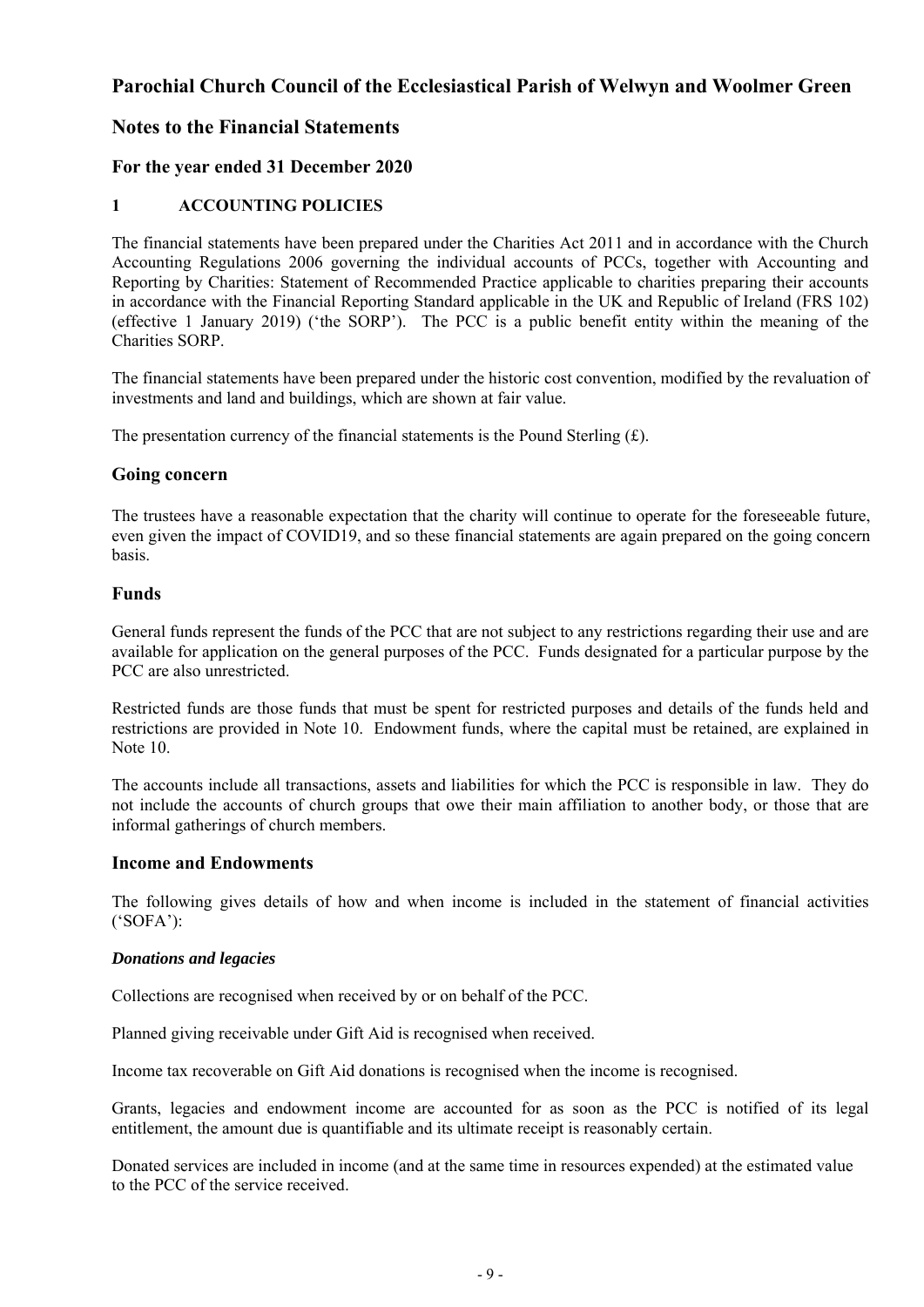## **Notes to the Financial Statements (continued)**

### **For the year ended 31 December 2020**

### **1 ACCOUNTING POLICIES (continued)**

#### **Income and Endowments (continued)**

#### *Charitable and other trading activities*

Rental income from letting church premises is recognised when the rent becomes due. Funds raised by social events are accounted for gross, after the event has taken place. Sales of books and magazines from the church bookstall are accounted for gross, when received.

#### *Income from investments*

Dividends are accounted for when due and payable. Interest is accounted for when received.

#### *Gains and losses on investments*

Realised gains and losses are recognised when investments are sold. Unrealised gains and losses are accounted for on the revaluation of investments at 31 December.

#### **Expenditure**

The financial statements have been prepared under the accruals basis, inclusive of any irrecoverable VAT. Expenditure and any related liabilities are recognised as soon as there is a legal or constructive obligation and settlement is probable and quantifiable.

#### *Donations*

Donations are recognised when a commitment has been made externally.

#### *Other costs*

Governance costs include the cost of the independent examination of these accounts, the costs of trustee meetings and any legal advice to trustees on governance or constitutional matters.

#### *Pensions*

The charity contributes to a defined contribution pension scheme for its staff members. Contributions payable to the scheme are charged to the SOFA as incurred.

#### **Fixed assets**

#### *Consecrated property and movable church furnishings*

Consecrated and beneficed property of any kind is excluded from the accounts by section  $10(2)(a)$  and (c) of the Charities Act 2011.

Movable church furnishings held by the Rector and Church Wardens on special trust for the PCC, and which require a faculty for disposal, are accounted for as inalienable property, unless consecrated. They are listed in the church's inventory, which can be inspected at any reasonable time. For inalienable property acquired prior to 2001, there is insufficient cost information available and therefore such assets are not valued in the accounts.

Items acquired since 1 January 2001 have been capitalised and depreciated in the accounts over their currently anticipated useful economic life on a straight-line basis. All expenditure incurred in the year on consecrated or beneficed buildings, or individual items costing less than £1,000, or on the repair of movable church furnishings acquired before 1 January 2001, is written off when incurred.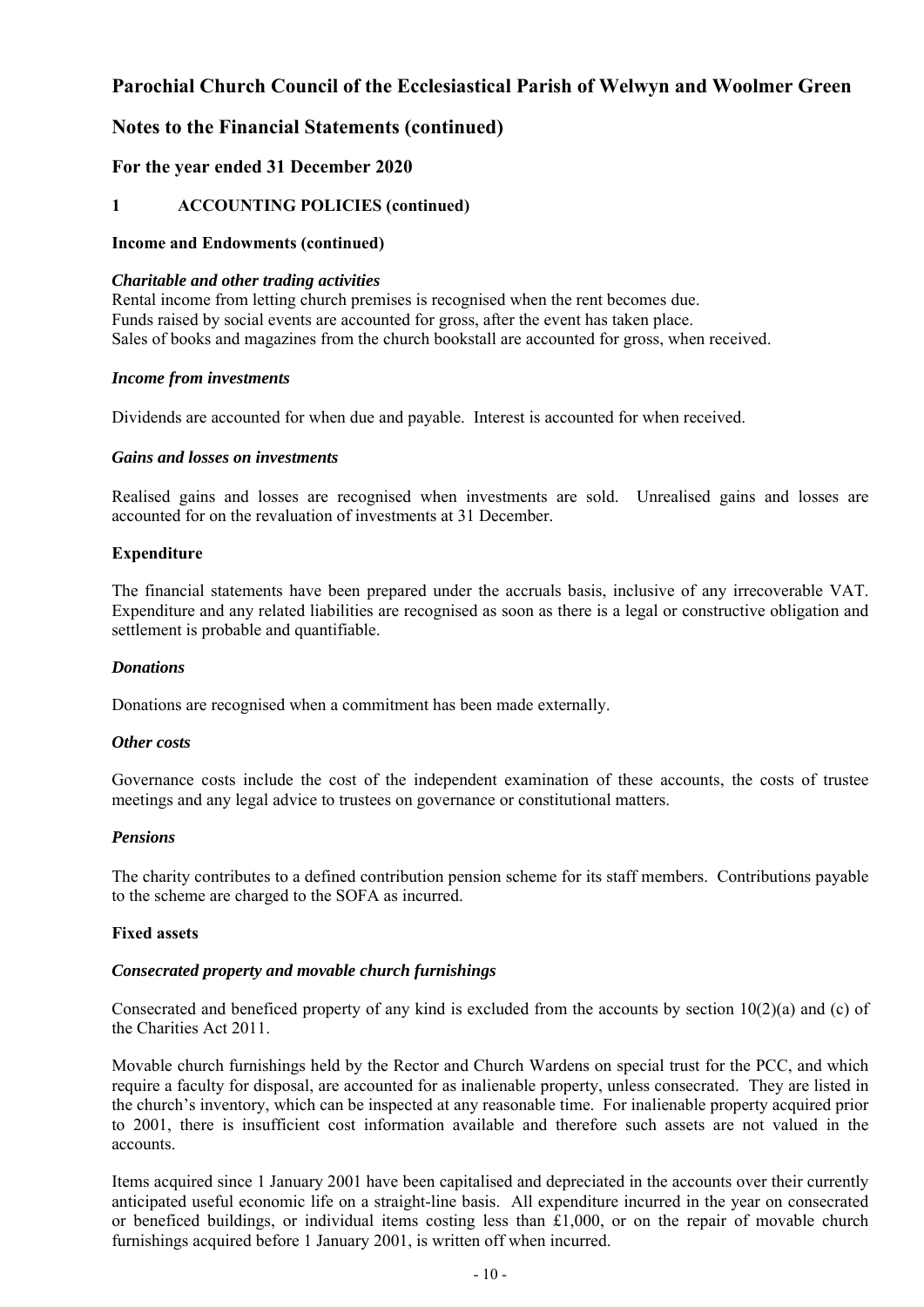## **Notes to the Financial Statements (continued)**

### **For the year ended 31 December 2020**

#### **1 ACCOUNTING POLICIES (continued)**

#### *Freehold land and buildings*

Freehold land and buildings owned by the PCC are carried at fair value based on an open market valuation. Any changes in the valuation are credited or charged to the SOFA.

#### *Other fixtures, fittings and office equipment*

Equipment used within the church premises is depreciated on a straight-line basis over five years for office equipment and ten years for Church House and church equipment. Individual items of equipment with a purchase price of £250 or less are written off when the asset is acquired. The gain or loss arising on the disposal of an asset is determined as the difference between the sale proceeds and the carrying value of the asset, and is credited or charged to the SOFA. An impairment review is carried out at each year-end and any resultant loss identified and included in expenditure for the year.

#### *Investments*

Investments are valued at market value at 31 December.

#### **Current assets**

Amounts owing to the PCC at 31 December in respect of fees, rents or other income are shown as debtors, less a provision for amounts that may prove uncollectable.

Stock is stated at the lower of cost and year-end fair value.

Cash and cash equivalents are basic financial assets and include cash in hand and deposits held at call with banks. Short term deposits consist of cash held on deposit with the CBF Church of England Funds or other PCC-approved institutions.

#### **Financial instruments**

The PCC has elected to apply the provisions of Section 11 'Accounting for financial assets and financial liabilities' of the Charities SORP to all its financial instruments.

Financial instruments are recognised in the charity's balance sheet when the charity becomes party to the contractual provisions of the instrument.

Financial assets and liabilities are offset, with the net amounts presented in the financial statements, when there is a legally enforceable right to set off the recognised amounts and there is an intention to settle on a net basis or to realise the asset and settle the liability simultaneously.

#### **Basic financial assets**

Basic financial assets, which include debtors, are initially measured at transaction price, including transaction costs, and are subsequently carried at amortised cost using the effective interest method unless the arrangement constitutes a financing transaction, when the transaction is measured at the present value of the future receipts discounted at a market rate of interest. Financial assets classified as receivable within one year are not amortised.

#### **Government grants**

Government grants, including those in respect of furloughed employees, are credited in the same period as the costs to which the grants relate are charged to the statement of financial activities.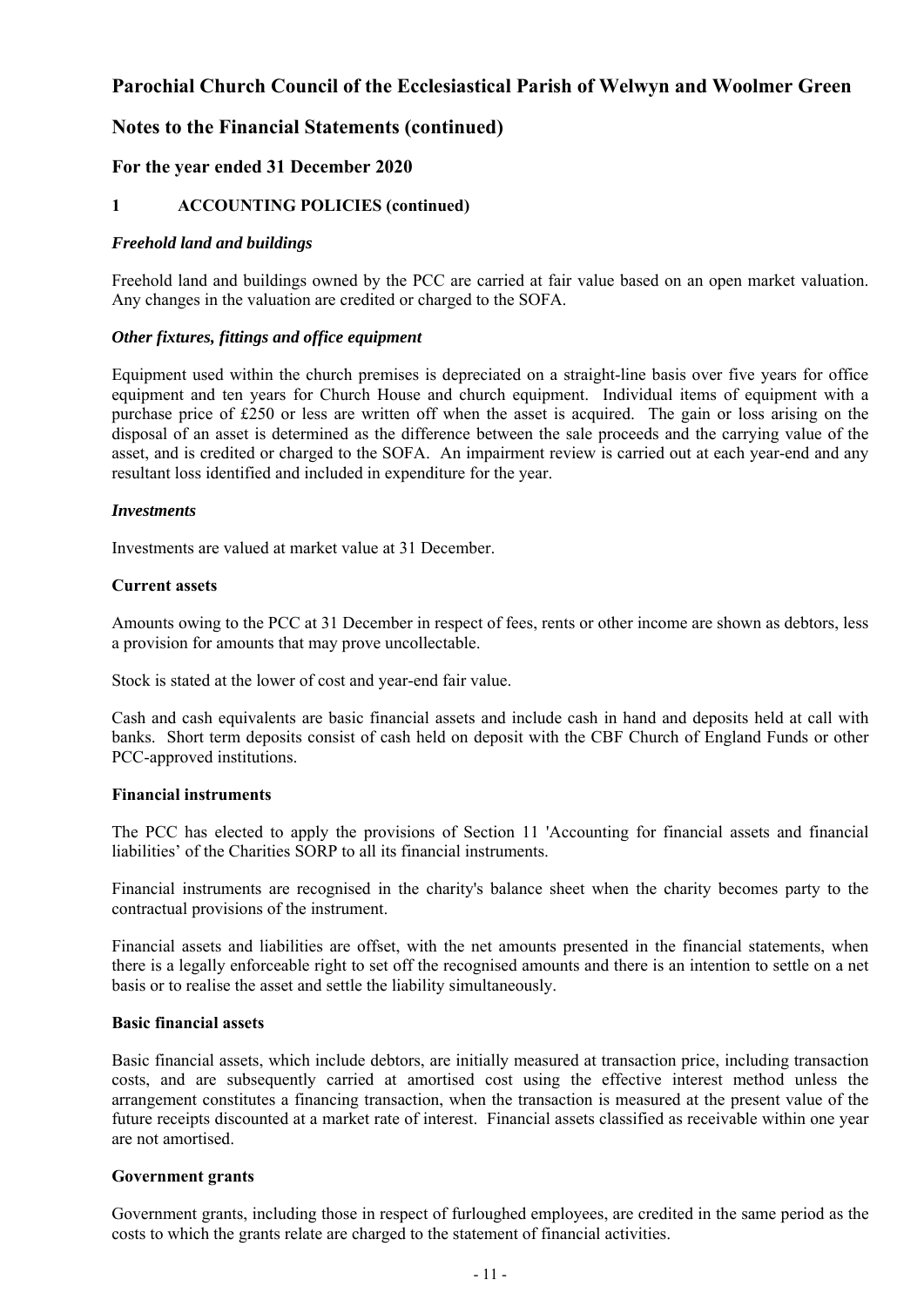## **Notes to the Financial Statements (continued)**

## **For the year ended 31 December 2020**

| $\overline{2}$<br><b>INCOME AND ENDOWMENTS</b> | <b>Unrestricted</b><br><b>Funds</b> | <b>Restricted</b><br><b>Funds</b> | Endowment<br><b>Funds</b> | 2020    | <b>TOTAL FUNDS</b><br>2019 |
|------------------------------------------------|-------------------------------------|-----------------------------------|---------------------------|---------|----------------------------|
|                                                | £                                   | £                                 | £                         | £       | $\pmb{\mathfrak{L}}$       |
| 2a Donations and Legacies                      |                                     |                                   |                           |         |                            |
| Planned giving:                                |                                     |                                   |                           |         |                            |
| Gift Aid donations                             | 120,209                             | 1,935                             |                           | 122,144 | 127,970                    |
| Other planned giving                           | 10,785                              |                                   |                           | 10,785  | 1,800                      |
| Collections (open plate) at all services       | 1,981                               |                                   |                           | 1,981   | 10,427                     |
| Sundry donations                               | 1,544                               |                                   |                           | 1,544   | 3,503                      |
| Income tax recoverable                         | 33,105                              | 444                               | $\overline{\phantom{a}}$  | 33,549  | 32,846                     |
| Grants received                                | 750                                 |                                   | $\overline{a}$            | 750     | 750                        |
| Legacies                                       | 34,000                              | 3,000                             |                           | 37,000  | 27,971                     |
|                                                | 202,374                             | 5,379                             | $\blacksquare$            | 207,753 | 205,267                    |
| 2b Charitable Activities                       |                                     |                                   |                           |         |                            |
| Arpeggios                                      | 90                                  |                                   |                           | 90      | 130                        |
| <b>Bell Ringers</b>                            | 130                                 |                                   |                           | 130     | 1,250                      |
| Choir Income                                   | 380                                 |                                   |                           | 380     | 25                         |
| Church Women's Fellowship                      | 500                                 |                                   |                           | 500     | 193                        |
| Coffee                                         | 409                                 |                                   |                           | 409     | 563                        |
| Flowers                                        | 720                                 |                                   | $\overline{\phantom{0}}$  | 720     | 2,996                      |
| Parish Magazine Sales                          | 572                                 |                                   | $\overline{\phantom{0}}$  | 572     | 4,879                      |
| Fees for Weddings, Funerals etc                | 5,245                               |                                   | $\overline{\phantom{a}}$  | 5,245   | 13,256                     |
|                                                | 8,046                               | $\overline{\phantom{a}}$          | $\blacksquare$            | 8,046   | 23,292                     |
|                                                |                                     |                                   |                           |         |                            |
| 2c Other trading activities                    |                                     |                                   |                           |         |                            |
| Parish Magazine Advertisements                 | 8,016                               |                                   | -                         | 8,016   | 7,672                      |
| Church and Church House lettings etc.          | 1,915                               |                                   | $\overline{\phantom{0}}$  | 1,915   | 6,399                      |
| Bookstall                                      | 163                                 |                                   |                           | 163     | 396                        |
| Fair Trade                                     | 8,346                               |                                   |                           | 8,346   | 7,724                      |
| Fetes, bazaars and other fund-raising events   | 938                                 |                                   | $\blacksquare$            | 938     | 3,579                      |
|                                                | 19,378                              | $\qquad \qquad \blacksquare$      | $\blacksquare$            | 19,378  | 25,770                     |
| 2d Investments                                 |                                     |                                   |                           |         |                            |
| Dividends and interest                         | 400                                 |                                   | 139                       | 539     | 1,298                      |
| 2e Government grants                           |                                     |                                   |                           |         |                            |
| Coronavirus Job Retention Scheme               | 2,874                               |                                   |                           | 2,874   |                            |
| <b>TOTAL INCOME AND ENDOWMENTS</b>             | 233,072                             | 5,379                             | 139                       | 238,590 | 255,627                    |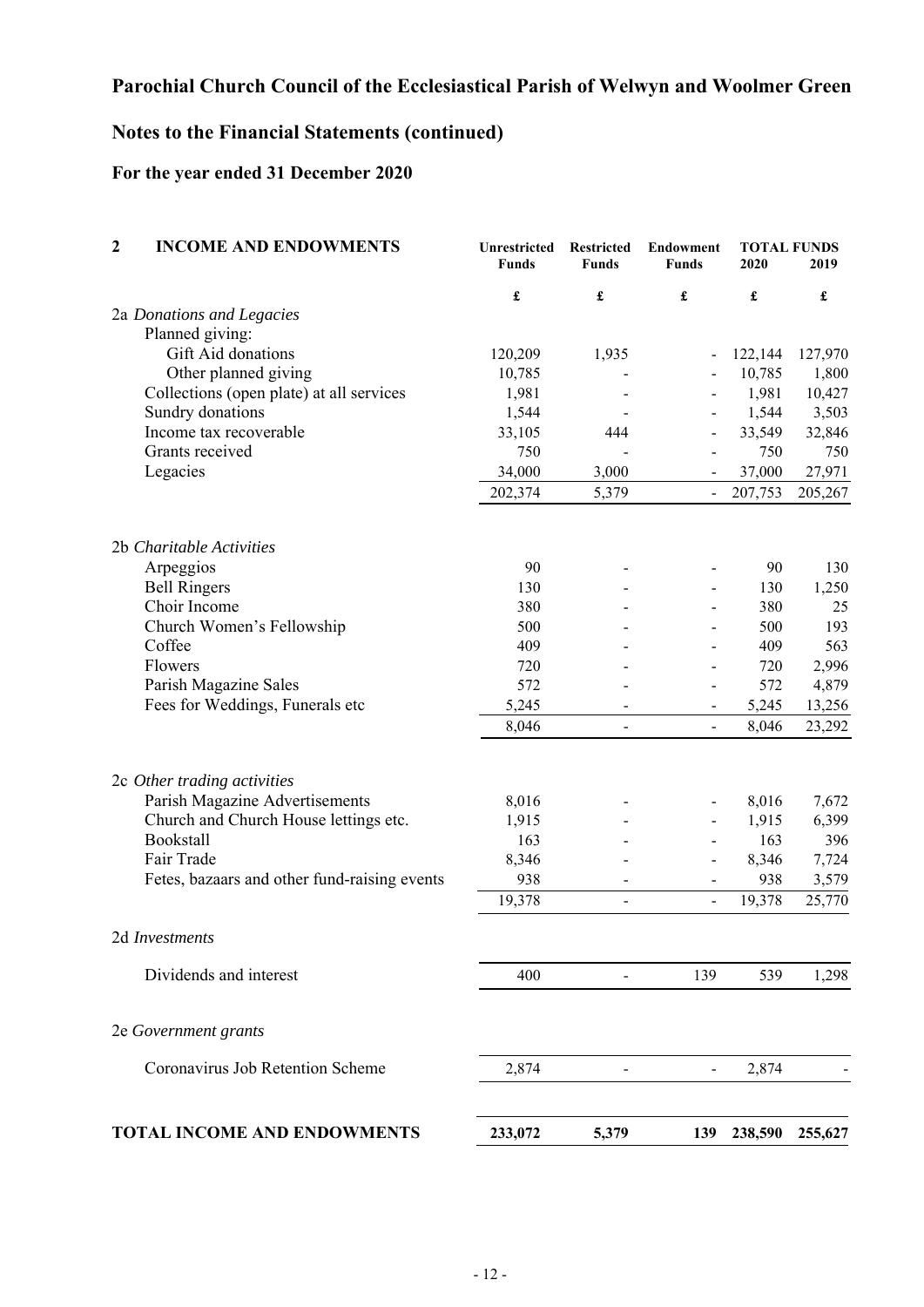## **Notes to the Financial Statements (continued)**

## **For the year ended 31 December 2020**

| 3  | <b>EXPENDITURE</b>                         | <b>Unrestricted</b><br><b>Funds</b><br>£ | <b>Restricted</b><br><b>Funds</b><br>£ | <b>Endowment</b><br><b>Funds</b><br>£ | 2020<br>£ | <b>TOTAL FUNDS</b><br>2019<br>£ |
|----|--------------------------------------------|------------------------------------------|----------------------------------------|---------------------------------------|-----------|---------------------------------|
|    | 3a Raising funds                           |                                          |                                        |                                       |           |                                 |
|    | Fetes, bazaars, other fund-raising events  | 29                                       |                                        | $\blacksquare$                        | 29        | 1,008                           |
|    | 3b Charitable activities                   |                                          |                                        |                                       |           |                                 |
|    | Missionary and charitable giving:          |                                          |                                        |                                       |           |                                 |
|    | Relief and development agencies            | 528                                      |                                        |                                       | 528       |                                 |
|    | Home missions and other Church Societies   |                                          |                                        |                                       |           | 2,611                           |
|    | Secular charities                          | 6,454                                    |                                        | $\overline{\phantom{a}}$              | 6,454     | 5,229                           |
|    | Ministry: Diocesan parish share            | 122,212                                  |                                        |                                       | 122,212   | 120,240                         |
|    | Clergy expenses                            | 2,441                                    |                                        |                                       | 2,441     | 4,427                           |
|    | $Church - running$ expenses                | 29,589                                   |                                        |                                       | 29,589    | 34,444                          |
|    | Church maintenance                         | 6,885                                    |                                        |                                       | 6,885     | 6,339                           |
|    | St Michael's House, London Road            | 503                                      |                                        |                                       | 503       | 3,787                           |
|    | Upkeep of services                         | 4,927                                    |                                        |                                       | 4,927     | 6,991                           |
|    | Upkeep of churchyard                       | 1,923                                    | 30                                     | 139                                   | 2,092     | 2,045                           |
|    | Training and Mission                       | 350                                      |                                        | $\overline{\phantom{m}}$              | 350       | 350                             |
|    | Major Repairs/Replacements                 |                                          |                                        |                                       |           | 2,503                           |
|    | Remuneration - Organist, Verger            | 5,957                                    |                                        |                                       | 5,957     | 9,491                           |
|    | Depreciation of New Church House equipment | 253                                      |                                        | $\overline{\phantom{a}}$              | 253       | 456                             |
|    | Depreciation of Church equipment           | 4,997                                    |                                        | $\overline{\phantom{a}}$              | 4,997     | 6,716                           |
|    | Arpeggios costs                            | 133                                      |                                        |                                       | 133       |                                 |
|    | <b>Bell Ringers costs</b>                  | 85                                       |                                        |                                       | 85        | 1,381                           |
|    | Choir Expenditure                          | 401                                      |                                        |                                       | 401       | 896                             |
|    | Bank charges                               | 329                                      |                                        | $\overline{\phantom{a}}$              | 329       | 340                             |
|    | Flowers costs                              | 750                                      |                                        | $\overline{\phantom{a}}$              | 750       | 2,525                           |
|    | Church House costs                         | 3,057                                    |                                        | $\qquad \qquad \blacksquare$          | 3,057     | 5,838                           |
|    | Church Women's Fellowship costs            | 455                                      |                                        |                                       | 455       | 345                             |
|    | Youth costs                                | 249                                      |                                        | $\overline{\phantom{a}}$              | 249       | 240                             |
|    | Parish Magazine costs                      | 1,819                                    |                                        | $\overline{\phantom{a}}$              | 1,819     | 3,598                           |
|    | <b>Bookstall</b> costs                     | 291                                      |                                        |                                       | 291       | 354                             |
|    | Fair Trade costs                           | 7,521                                    |                                        |                                       | 7,521     | 6,674                           |
|    |                                            | 202,109                                  | 30                                     | 139                                   | 202,278   | 227,818                         |
| 3c | Other costs                                | 1,500                                    |                                        |                                       | 1,500     | 2,000                           |
|    | <b>TOTAL EXPENDITURE</b>                   | 203,638                                  | 30                                     | 139                                   | 203,807   | 230,826                         |

During the year, two clergymen (2019: two) - one left the parish in October 2020 - were reimbursed expenses totalling £2,441 (2019: £4,427), relating mainly to travel and other costs incurred on behalf of church ministry.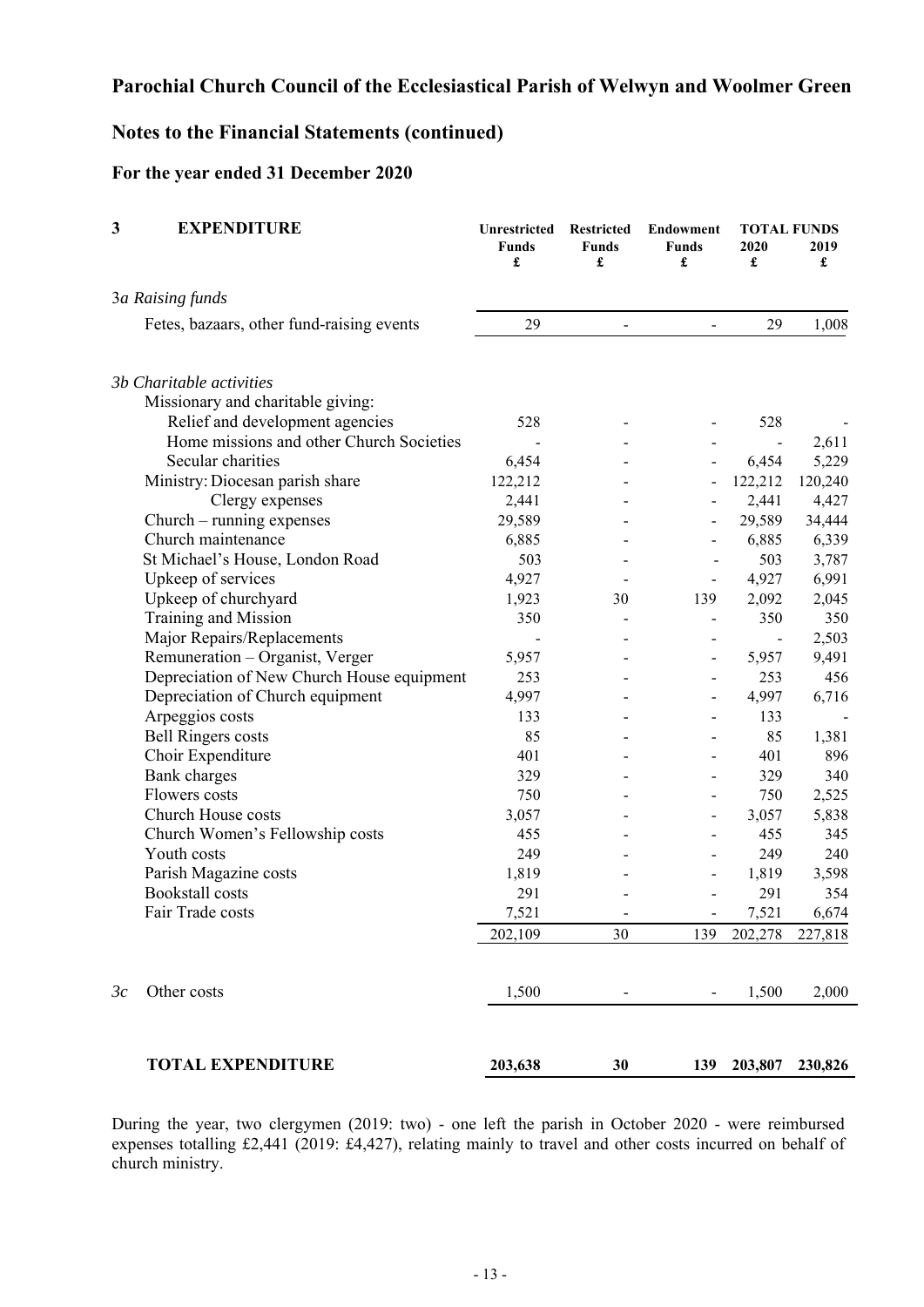### **Notes to the Financial Statements (continued)**

### **For the year ended 31 December 2020**

#### **4 MISSIONARY AND CHARITABLE GIVING**

The two churches donated £6,982 to a variety of charities in the UK and abroad (see table below). In addition, money was raised and sent directly to charities as a result of fundraising activities organised by members of the two churches.

|                                            | <b>Donations</b> |       | No. of institutions/<br>individuals |      |  |      |
|--------------------------------------------|------------------|-------|-------------------------------------|------|--|------|
|                                            | 2020             | 2019  |                                     | 2020 |  | 2019 |
|                                            | £                | £     |                                     |      |  |      |
| Support of disadvantaged people - UK       | 3.884            | 4,209 | 9                                   | 12   |  |      |
| Support of disadvantaged people - Overseas | 1.898            | 3.239 | 4                                   |      |  |      |
| Natural disaster appeals - Overseas        | 1,200            | 392   |                                     |      |  |      |
| <b>Total donations to Institutions</b>     | 6.982            | 7,840 | 14                                  | 19   |  |      |

| 5 | <b>STAFF COSTS</b> | 2020   | 2019<br>d |
|---|--------------------|--------|-----------|
|   | Remuneration       | 11,458 | 11,178    |
|   |                    | 11,458 | 11,178    |

During the year, the PCC also contracted for the services of an organist and verger, who are paid on a contractor basis on presentation of their invoices. No-one on the payroll, and neither the organist nor verger, earned £60,000 pa or more. The average number of employees during the year was 3 (2019: 2).

During the periods when services were suspended and the church office was closed, we were able to claim £2,874 from the government's CJRS scheme for eligible staff on the payroll.

There were no other disclosable transactions in respect of PCC members, persons closely connected with them or other related parties.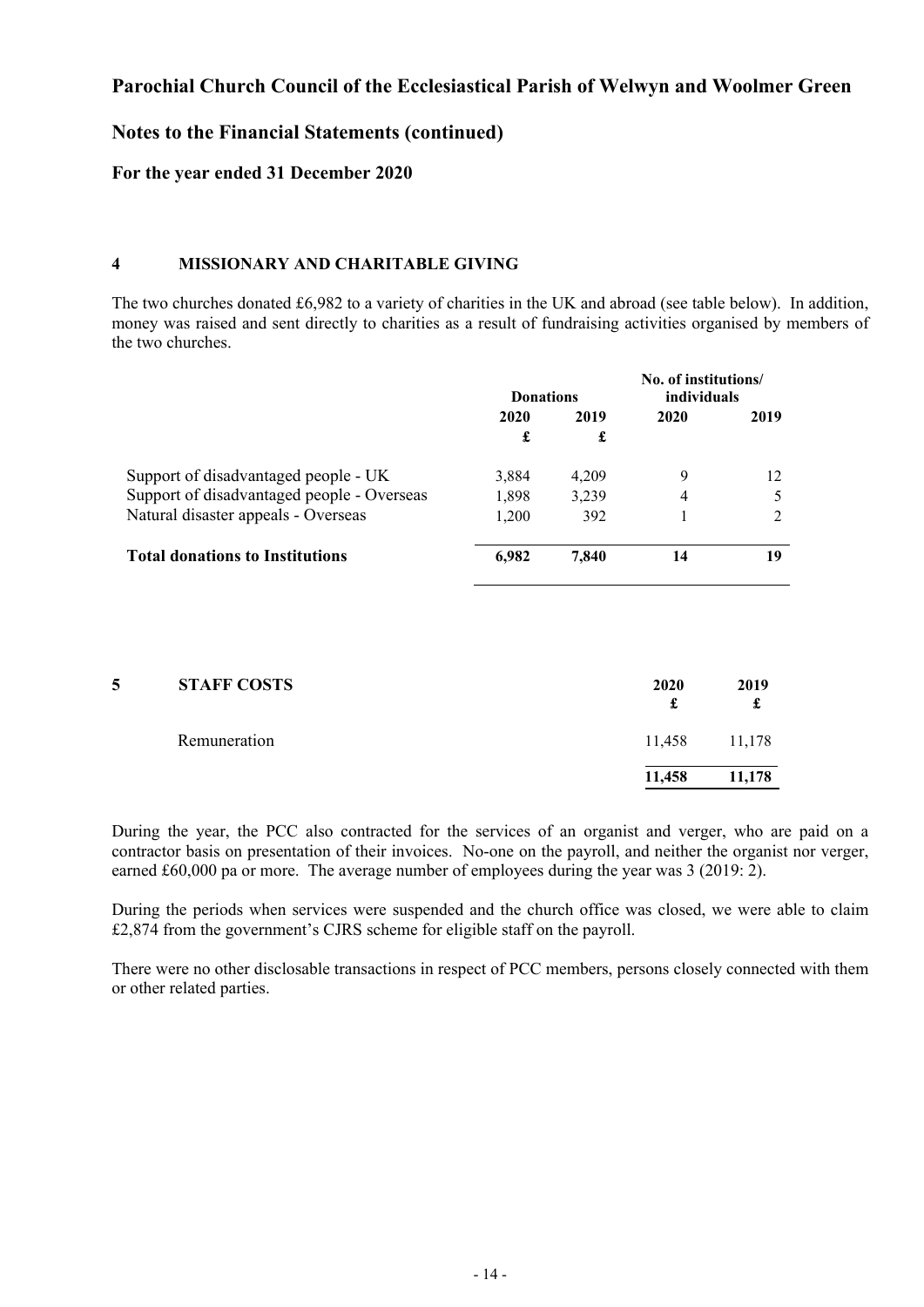## **Notes to the Financial Statements (continued)**

#### **For the year ended 31 December 2020**

#### **6 FIXED ASSETS FOR USE BY THE PCC**

|                                 | <b>Freehold land</b><br>and buildings | Office<br>equipment | <b>Church House</b><br>equipment | Church<br>equipment | <b>TOTAL</b> |
|---------------------------------|---------------------------------------|---------------------|----------------------------------|---------------------|--------------|
| 6a Tangible fixed assets        | £                                     | £                   | £                                | £                   | £            |
| <b>ACTUAL COST OR VALUATION</b> |                                       |                     |                                  |                     |              |
| At 1 January 2020               | 625,000                               | 6,641               | 35,673                           | 123,005             | 790,319      |
| Additions                       |                                       |                     |                                  | 11,687              | 11,687       |
| At 31 December 2020             | 625,000                               | 6,641               | 35,673                           | 134,692             | 802,006      |
| <b>DEPRECIATION</b>             |                                       |                     |                                  |                     |              |
| At 1 January 2020               |                                       | 6,486               | 35,196                           | 91,663              | 133,345      |
| Charge for the year             |                                       | 155                 | 252                              | 4.842               | 5,250        |
| At 31 December 2020             |                                       | 6,641               | 35,448                           | 96,505              | 138,594      |
| <b>NET BOOK VALUE</b>           |                                       |                     |                                  |                     |              |
| At 31 December 2020             | 625,000                               |                     | 225                              | 38,187              | 663,412      |
| At 31 December 2019             | 625,000                               | 155                 | 477                              | 31,342              | 656,974      |

The freehold land and buildings are St Michael's House, London Road, Woolmer Green, which is used as accommodation for the curate. St Michael's House was last valued in May 2020, on an open-market basis, at £625,000, by Stuart Carnegie, an experienced valuer. The property market in the area has not shown a significant increase or decrease since then. The house was built in the 1950s and its historical cost had not been reflected in the accounts.

| 6b Investment fixed assets       |       |
|----------------------------------|-------|
| Movements in the year:           |       |
| Market value $-1$ January 2020   | 4,629 |
| Increase in annual valuation     | 319   |
| Market value $-31$ December 2020 |       |

Holdings at 31 December 2020: 242 shares in the CBF Church of England Investment Fund

#### **7 ANALYSIS OF NET ASSETS BY FUND CATEGORY AT 31 DECEMBER 2020**

|                             | Unrestricted<br><b>Funds</b><br>£ | <b>Restricted</b><br><b>Funds</b><br>£ | <b>Endowment</b><br><b>Funds</b><br>£ | <b>Total</b><br>£ |
|-----------------------------|-----------------------------------|----------------------------------------|---------------------------------------|-------------------|
| Fixed Assets for Church use | 663,412                           |                                        | -                                     | 663,412           |
| Investment Fixed Assets     |                                   |                                        | 4.948                                 | 4,948             |
| <b>Current Assets</b>       | 205,191                           | 46.483                                 | -                                     | 251,674           |
| <b>Current Liabilities</b>  | (12, 236)                         |                                        | $\overline{\phantom{a}}$              | (12, 236)         |
| <b>Fund Balances</b>        | 856,367                           | 46,483                                 | 4.948                                 | 907,798           |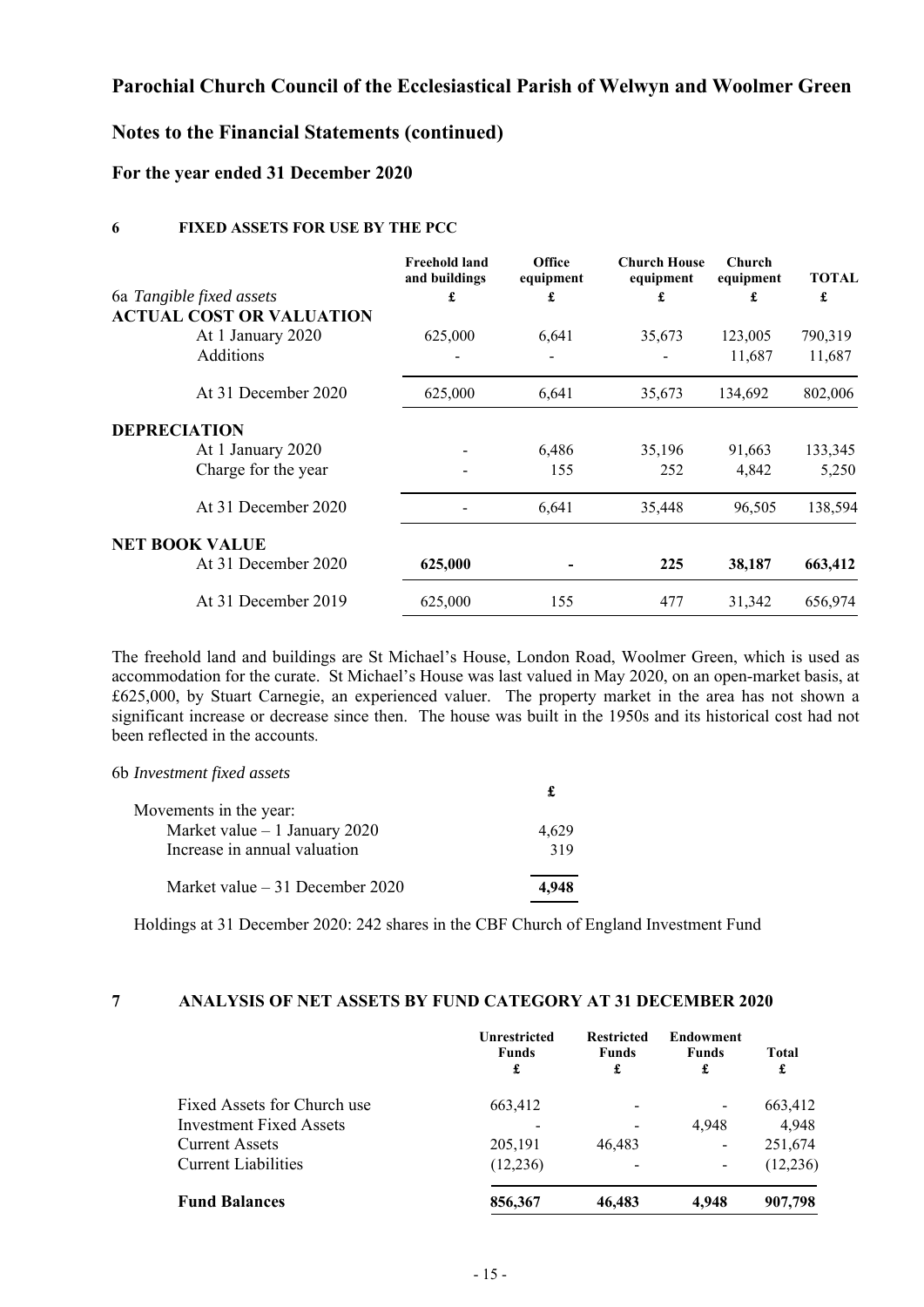## **Notes to the Financial Statements (continued)**

#### **For the year ended 31 December 2020**

#### **8 DEBTORS**

|                        | 2020   | 2019   |
|------------------------|--------|--------|
| Income tax recoverable | 8,354  | 20,965 |
| Other debtors          | 1.906  | 3,209  |
|                        | 10.260 | 24,174 |

#### **9 LIABILITIES: AMOUNTS FALLING DUE WITHIN ONE YEAR**

|                                    | 2020<br>£ | 2019   |
|------------------------------------|-----------|--------|
| Deferred income<br>Other creditors | -         | 554    |
|                                    | 12,236    | 12,374 |
|                                    | 12.236    | 12,928 |

#### **10 FUND DETAILS**

Endowment funds are for St Michael's Churchyard. The St Michael's Churchyard Endowment is a permanent endowment that requires income to be spent on the grave of Stanley Victor Sales.

The Charity's restricted reserves at the year-end and their movements during the year were as follows:

- St Mary's Restoration was set up to raise funds to finance the quinquennial work and other significant fabric projects. During the year, a £3,000 legacy and a £160 donation was received for this fund, and £9,878 was spent on preparatory work for the boiler replacement project. This amount was capitalised and was covered by the transfer to unrestricted funds.
- Memorial Garden was set up to cover the cost of new tools and gardening equipment;  $\text{\pounds}30$  was spent from this fund.
- St Mary's Organ was set up to cover its repair costs. During the year, donations of £2,219 were received and £1,300 was spent on the installation of a new handrail by the side of the organ. This amount was capitalised and was covered by the transfer to unrestricted funds.
- St Michael's Piano or Organ Fund was set up to cover their repair costs and there were no movements in the year.

The designated funds include the John Sainsbury legacy that stood at £6,800 at the beginning and end of the year, which is to be used to create a memorial to John Sainsbury. It is anticipated it will be quite some time before the memorial is completed.

In previous years, the trustees designated some of the unrestricted funds for specific purposes. The planned use of material designated funds is as follows:

- St Michael's Fabric for emergency repairs at St Michael's Church
- Parish Magazine to fund working capital for the Welwyn Parish magazine
- Reserve for St Mary's a reserve for emergency works required to the fabric of St Mary's
- St Michael's House a reserve for emergency works
- John Sainsbury Legacy set aside for completing a memorial to John Sainsbury, as referred to above
- Youth a reserve for spending on youth work

Fund balances and movements for the year are shown on the next page (note 10 continued).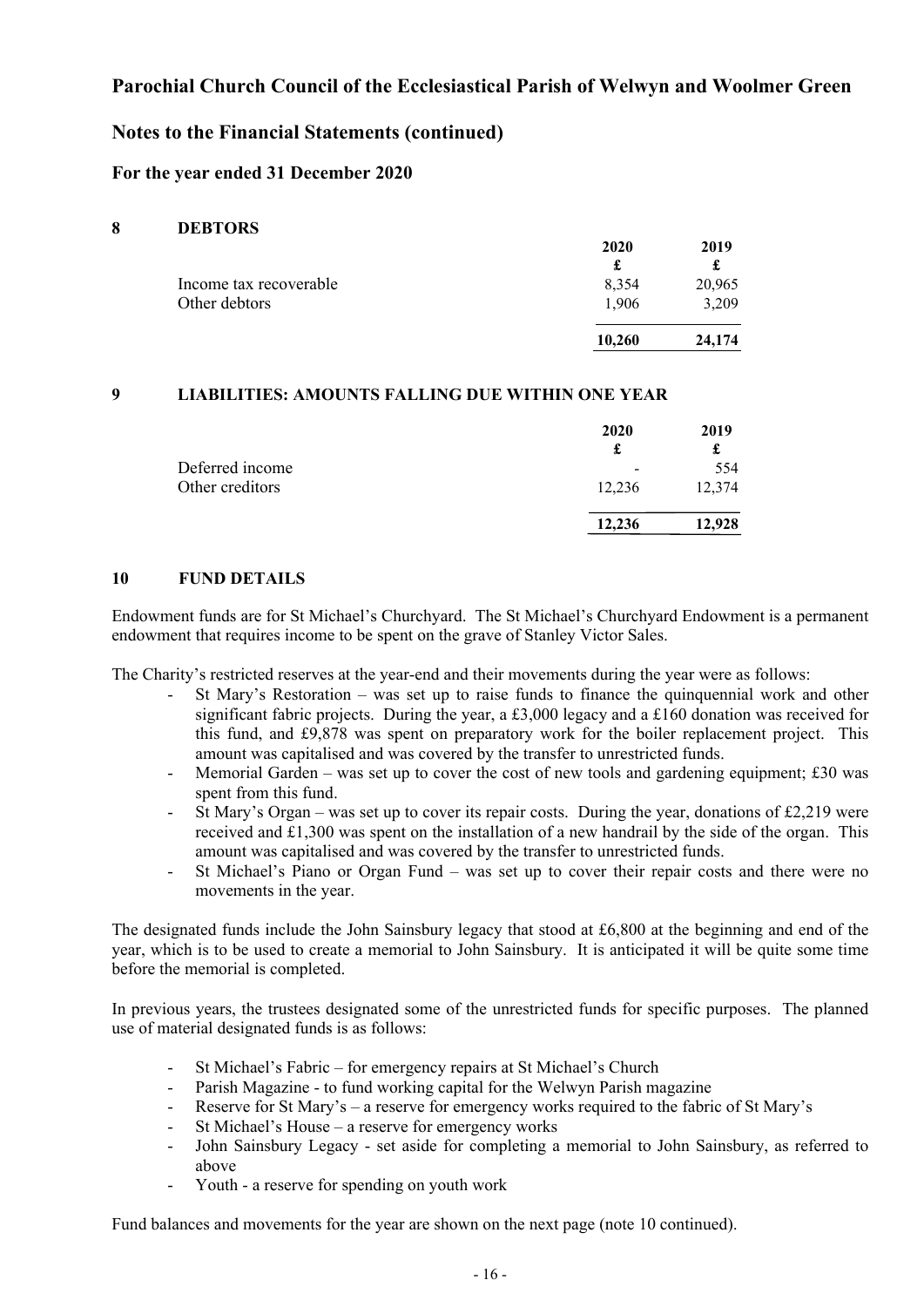**Notes to the Financial Statements for the Financial Year ended 31 December 2020**

**Note 10 FUND DETAILS (continued)**

| <b>Fund Name</b>                            | <b>Opening Balances 1/1/20</b><br><b>Restricted</b><br>Total<br><b>Unrestricted</b><br>Endowment |                          | Movements during the year<br><b>Unrestricted</b><br><b>Restricted</b><br><b>Transfers</b><br>Endowment |         |                          | Closing balances 31/12/20<br><b>Endowment</b><br>Total<br><b>Unrestricted</b><br><b>Restricted</b> |                          |                          |                          |        |                          |         |
|---------------------------------------------|--------------------------------------------------------------------------------------------------|--------------------------|--------------------------------------------------------------------------------------------------------|---------|--------------------------|----------------------------------------------------------------------------------------------------|--------------------------|--------------------------|--------------------------|--------|--------------------------|---------|
| Arpeggios Hand Bell Rringers                | 288                                                                                              | $\sim$                   | $\overline{\phantom{0}}$                                                                               | 288     | (43)                     | $\sim$                                                                                             |                          | $\sim$                   | 245                      |        | $\overline{\phantom{a}}$ | 245     |
| <b>Bell Ringers</b>                         | 3,981                                                                                            | $\overline{\phantom{a}}$ | Ξ.                                                                                                     | 3,981   | 45                       | $\sim$                                                                                             |                          | $\overline{\phantom{a}}$ | 4,026                    |        | $\overline{\phantom{a}}$ | 4,026   |
| Bookstall                                   | 1,021                                                                                            | $\overline{\phantom{a}}$ | $\overline{\phantom{a}}$                                                                               | 1,021   | (129)                    | $\overline{\phantom{a}}$                                                                           |                          | $\overline{\phantom{a}}$ | 892                      |        | $\overline{\phantom{a}}$ | 892     |
| <b>Fixed Assets-Buildings</b>               | 625,000                                                                                          | $\sim$                   | $\sim$                                                                                                 | 625,000 | $\sim$                   |                                                                                                    |                          | $\blacksquare$           | 625,000                  |        | $\sim$                   | 625,000 |
| St Michaels Church Yard (Sales Grave Trust) | $\overline{a}$                                                                                   | $\overline{\phantom{a}}$ | 4,629                                                                                                  | 4,629   | $\sim$                   | $\sim$                                                                                             | 319                      | $\blacksquare$           |                          |        | 4,948                    | 4,948   |
| St Michaels Fabric                          | 1,818                                                                                            | $\overline{\phantom{0}}$ | $\sim$                                                                                                 | 1,818   | $\overline{\phantom{a}}$ | $\sim$                                                                                             | $\sim$                   | $\sim$                   | 1,818                    |        | $\overline{\phantom{a}}$ | 1,818   |
| St Marys Restoration Fund                   | 1,875                                                                                            | 48,406                   | $\sim$                                                                                                 | 50,281  | $\sim$                   | 3,160                                                                                              | $\overline{\phantom{0}}$ | (9,878)                  | 1,875                    | 41,688 | $\sim$                   | 43,563  |
| <b>St Marys Flowers</b>                     | 960                                                                                              | $\overline{\phantom{a}}$ | Ξ.                                                                                                     | 960     | (30)                     | $\overline{\phantom{a}}$                                                                           |                          |                          | 931                      |        | $\overline{\phantom{a}}$ | 931     |
| General Fund                                | 108,380                                                                                          | $\sim$                   | $\sim$                                                                                                 | 108,380 | 32,035                   | $\sim$                                                                                             | $\overline{\phantom{a}}$ | 11,178                   | 151,593                  |        | $\sim$                   | 151,593 |
| Memorial Garden                             | $\overline{\phantom{a}}$                                                                         | 485                      | $\sim$                                                                                                 | 485     | $\overline{\phantom{a}}$ | (30)                                                                                               | $\sim$                   | $\sim$                   | $\overline{\phantom{0}}$ | 455    | $\sim$                   | 455     |
| St Marys Organ                              | $\overline{a}$                                                                                   | 1,163                    | $\sim$                                                                                                 | 1,163   | $\sim$                   | 2,219                                                                                              | $\sim$                   | (1,300)                  | $\overline{\phantom{a}}$ | 2,082  | $\overline{\phantom{a}}$ | 2,082   |
| Parish Magazine                             | 10,228                                                                                           | $\overline{\phantom{a}}$ | $\sim$                                                                                                 | 10,228  | (1,983)                  | $\sim$                                                                                             | $\overline{\phantom{a}}$ | $\sim$                   | 8,245                    |        | $\overline{\phantom{a}}$ | 8,245   |
| St Michaels Piano or Organ                  |                                                                                                  | 2,258                    | $\sim$                                                                                                 | 2,258   | $\overline{\phantom{a}}$ |                                                                                                    |                          | $\blacksquare$           |                          | 2,258  | $\overline{\phantom{a}}$ | 2,258   |
| Reserve for St Marys                        | 40,003                                                                                           | $\overline{\phantom{0}}$ | $\sim$                                                                                                 | 40,003  | $\overline{\phantom{a}}$ |                                                                                                    |                          | $\sim$                   | 40,003                   |        | $\overline{a}$           | 40,003  |
| <b>St Michaels House</b>                    | 10,000                                                                                           | $\sim$                   | Ξ.                                                                                                     | 10,000  | $\overline{\phantom{a}}$ |                                                                                                    |                          | $\overline{\phantom{a}}$ | 10,000                   |        | $\overline{\phantom{a}}$ | 10,000  |
| Sainsbury Legacy                            | 6,800                                                                                            | $\sim$                   | Ξ.                                                                                                     | 6,800   | $\overline{\phantom{a}}$ |                                                                                                    |                          | $\overline{\phantom{a}}$ | 6,800                    |        | $\overline{\phantom{a}}$ | 6,800   |
| Womens Fellowship                           | 538                                                                                              | $\overline{\phantom{0}}$ |                                                                                                        | 538     | (255)                    |                                                                                                    |                          | $\sim$                   | 283                      |        | $\overline{\phantom{a}}$ | 283     |
| Youth                                       | 2,695                                                                                            | $\sim$                   | -                                                                                                      | 2,695   | $\sim$                   |                                                                                                    |                          | $\overline{\phantom{a}}$ | 2,695                    |        | $\overline{\phantom{a}}$ | 2,695   |
| Fair Trade                                  | 2,168                                                                                            | $\sim$                   | $\blacksquare$                                                                                         | 2,168   | (207)                    |                                                                                                    |                          | $\blacksquare$           | 1,961                    |        | $\overline{\phantom{a}}$ | 1,961   |
| <b>Totals</b>                               | 815,755                                                                                          | 52,312                   | 4,629                                                                                                  | 872,696 | 29,434                   | 5,349                                                                                              | 319                      | $\sim$                   | 856,367                  | 46,483 | 4,948                    | 907,798 |
|                                             |                                                                                                  |                          |                                                                                                        |         |                          |                                                                                                    |                          |                          |                          |        |                          |         |